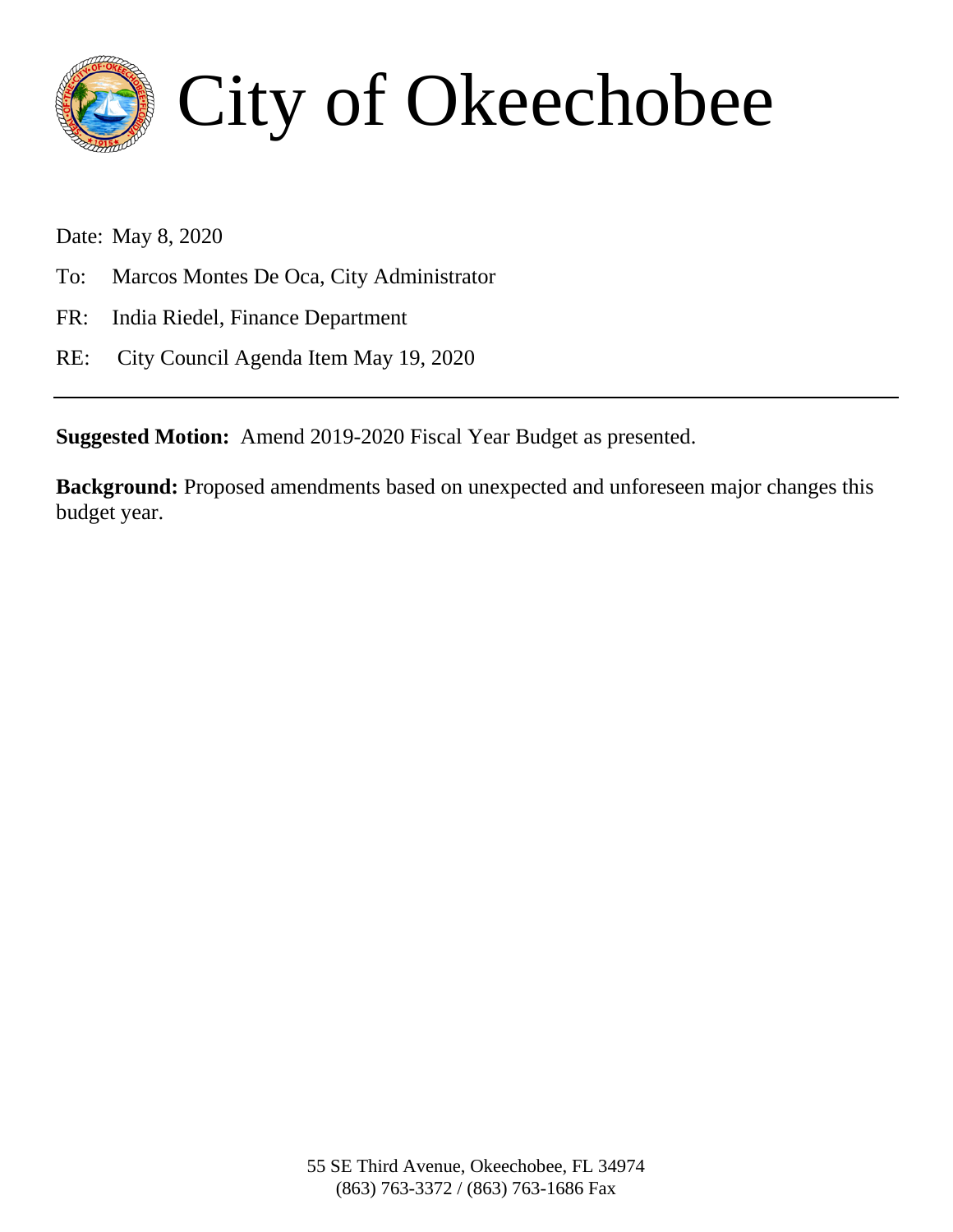| <b>EXPENDITURE CHANGES</b>                 |                       |        |           |                         |         |
|--------------------------------------------|-----------------------|--------|-----------|-------------------------|---------|
|                                            | <b>Current Budget</b> | Change |           | Proposed                |         |
| General Fund                               |                       |        |           |                         |         |
| Council                                    |                       |        |           |                         |         |
| <b>Charter Review</b>                      | \$<br>40,000          | \$     | 5,000     | \$                      | 45,000  |
| Executive                                  |                       |        |           |                         |         |
| <b>R&amp;M Monitors</b>                    | \$<br>1,600           | \$     | 550       | \$                      | 2,150   |
| Legal                                      |                       |        |           |                         |         |
| Health Ins                                 | \$<br>10,850          | \$     | (8, 175)  | \$                      | 2,675   |
| <b>Professional Services</b>               | \$<br>80,000          | \$     | 32,800    | \$                      | 112,800 |
| Finance                                    |                       |        |           |                         |         |
| Contractual Services (data incident)       | \$<br>40,500          | \$     | 2,400     |                         |         |
| <b>COVID PR/Media services</b>             |                       | \$     | 6,500     | \$                      | 49,400  |
| <b>General Service</b>                     |                       |        |           |                         |         |
| Contractual Services                       | \$<br>90,260          | \$     | 14,000    | \$                      | 104,260 |
| R&M COVID Related \$                       | 29,773                | \$     | 670       |                         |         |
| Lift repairs                               |                       | \$     | 2,070     | \$                      | 32,513  |
| Fire                                       |                       |        |           |                         |         |
| Overtime Increase                          | \$<br>51,600          | \$     | 7,500     | \$                      | 59,100  |
| <b>FICA</b>                                | \$<br>70,850          | \$     | 574       | \$                      | 71,424  |
| Education \$                               |                       | \$     |           | \$                      | 71,000  |
|                                            | 11,000                |        | 60,000    |                         |         |
| Police                                     |                       |        |           | \$                      |         |
| Dispatch Stations                          | \$<br>27,550          | \$     | 6,400     |                         | 33,950  |
|                                            |                       |        |           |                         |         |
| <b>Public Works</b>                        |                       |        |           |                         |         |
|                                            |                       |        |           |                         |         |
| Clerk                                      |                       |        |           |                         |         |
| R&M COVID Related                          | \$<br>10,115          | \$     | 600       | \$                      | 10,715  |
| <b>General Fund changes</b>                |                       | \$     | 130,889   |                         |         |
|                                            |                       |        |           |                         |         |
| <b>Public Facilities</b>                   |                       |        |           |                         |         |
| SCOP Impr Proj Cost Est Incr               | \$<br>532,488         | \$     | 22,467    | \$                      | 554,955 |
| <b>Public Facility Fund changes</b>        |                       | \$     | 22,467    |                         |         |
|                                            |                       |        |           |                         |         |
| <b>Capital Fund</b>                        |                       |        |           |                         |         |
| Council                                    |                       |        |           |                         |         |
| Add'l laptop software, add'l security      | \$<br>6,000           | \$     | 2,000     | \$                      | 8,000   |
| Gen Services                               |                       |        |           |                         |         |
| CH door security(chg order)                | \$                    | \$     | 800       | \$                      | 800     |
| Laptop                                     |                       | \$     | 550       | \$                      | 550     |
| Police                                     |                       |        |           | \$                      |         |
| Vehicle                                    | \$<br>276,000         | \$     | (155,000) | \$                      | 121,000 |
| Vehicle equipment                          | \$<br>44,000          | \$     | (17,000)  | \$                      | 27,000  |
|                                            |                       |        |           | \$                      |         |
| <b>Centennial Pavilion &amp; Restrooms</b> | \$<br>60,000          | \$     | 80,000    | \$                      | 140,000 |
| <b>Centennial Fencing</b>                  | \$<br>5,000           | \$     | 800       | \$                      | 5,800   |
| Centennial Solar lights                    | \$<br>6,000           | \$     | 200       | \$                      | 6,200   |
|                                            |                       |        |           | \$                      |         |
| <b>Capital Fund Changes</b>                |                       | \$     | (87, 650) |                         |         |
|                                            |                       |        |           |                         |         |
| <b>REVENUE CHANGES</b>                     |                       |        |           |                         |         |
| Sell of Vehicles                           | \$<br>271,000         | \$     | (187,000) | $\sqrt[6]{\frac{1}{2}}$ | 84,000  |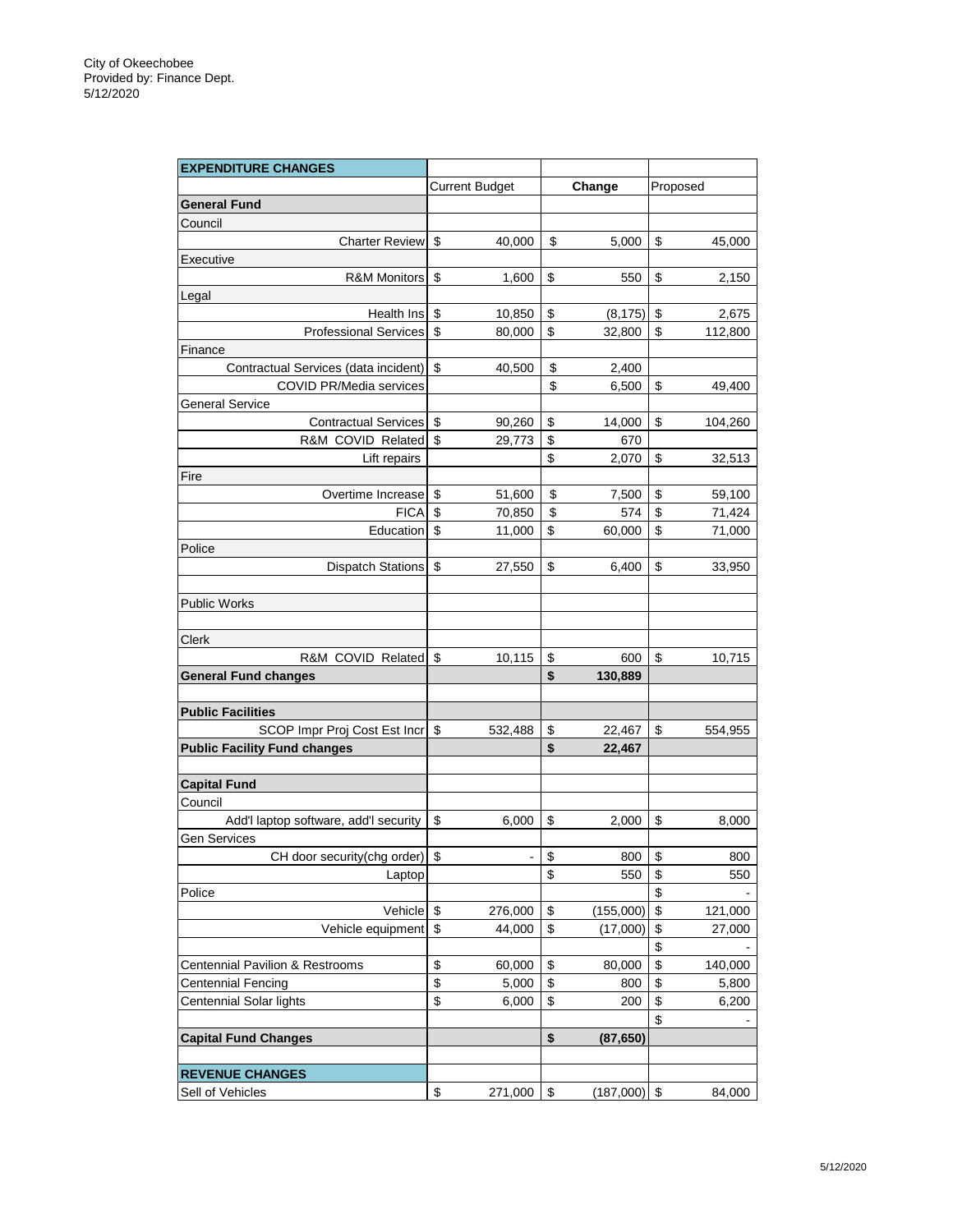## City of Okeechobee PROPOSED MID YEAR 2019/2020 BUDGET **GENERAL FUND**

#### **RECAPITULATION - REVENUE AND EXPENSES**

|                                         |                          | 2019/2020      |                          | 2019/2020       |               |
|-----------------------------------------|--------------------------|----------------|--------------------------|-----------------|---------------|
|                                         |                          | <b>ADOPTED</b> |                          | <b>Proposed</b> |               |
| F/Y Beginning Fund Balance              | \$                       | 4,342,501      | $\mathsf{\$}$            | 4,342,503       |               |
| Roll forward from previous year         |                          |                |                          |                 |               |
|                                         | $\overline{\mathcal{S}}$ | 4,342,501      | $\overline{\mathcal{S}}$ | 4,342,503       |               |
|                                         |                          |                |                          |                 |               |
| <b>REVENUES</b>                         |                          |                |                          |                 |               |
| 96% AD VALOREM 7.6018                   | \$                       | 2,222,209      | \$                       | 2,222,209       |               |
| <b>OTHER FEES</b>                       | \$                       | 750,100        | $\overline{\mathcal{S}}$ | 750,100         |               |
| INTERGOVERNMENTAL                       | $\overline{\mathcal{S}}$ | 1,721,136      | $\overline{\$}$          | 1,721,136       |               |
| <b>CHARGES FOR SERVICES</b>             | $\overline{\mathcal{S}}$ | 1,049,100      | $\overline{\mathcal{S}}$ | 1,049,100       |               |
| FINES, FORFEITURES & PEN                | \$                       | 14,275         | \$                       | 14,275          |               |
| USES OF MONEY & PROPER                  | $\overline{\mathcal{S}}$ | 160,000        | $\overline{\$}$          | 160,000         |               |
| <b>OTHER REVENUES</b>                   | \$                       | 68,164         | $\overline{\mathcal{S}}$ | 68,164          |               |
|                                         | $\overline{\mathcal{S}}$ | 5,984,984      | \$                       | 5,984,984       |               |
|                                         |                          |                |                          |                 |               |
| <b>TRANSFERS - IN</b>                   |                          |                |                          |                 |               |
| <b>Public Facilities Fund (Transfer</b> | \$                       | 350,000        | \$                       | 350,002         |               |
| Capital Proj /Improvement Fun           | $\overline{\mathcal{S}}$ | 1,233,181      | $\overline{\mathcal{S}}$ | 1,233,181       |               |
|                                         |                          |                |                          |                 |               |
| <b>TOTAL REVENUES</b>                   | \$                       | 7,568,165      | \$                       | 7,568,167       |               |
|                                         |                          |                |                          |                 |               |
| <b>EXPENDITURES</b>                     |                          |                |                          |                 |               |
| <b>LEGISLATIVE</b>                      | \$                       | 334,722        | \$                       | 339,722         |               |
| <b>EXECUTIVE</b>                        | $\overline{\$}$          | 250,420        | $\overline{\$}$          | 250,970         |               |
| <b>CITY CLERK</b>                       | $\overline{\mathcal{S}}$ | 281,875        | $\overline{\mathbb{S}}$  | 282,475         |               |
| <b>FINANCIAL SERVICES</b>               | \$                       | 342,075        | $\overline{\mathcal{S}}$ | 350,975         |               |
| <b>LEGAL COUNCIL</b>                    | $\overline{\$}$          | 145,500        | $\overline{\$}$          | 170,125         |               |
| <b>GENERAL SERVICES</b>                 | \$                       | 535,227        | $\overline{\mathcal{S}}$ | 551,967         |               |
| <b>LAW ENFORCEMENT</b>                  | \$                       | 2,803,334      | $\overline{\mathcal{S}}$ | 2,809,734       |               |
| <b>FIRE PROTECTION</b>                  | \$                       | 1,642,577      | $\overline{\$}$          | 1,710,651       |               |
| ROAD & STREET FACILITII                 | \$                       | 1,232,435      | $\overline{\mathcal{S}}$ | 1,232,435       |               |
| TOTAL GEN. OPER. EXPENDITURES           | \$                       | 7,568,165      | \$                       | 7,699,054       | \$<br>130,889 |
| FISCAL YEAR ENDING FUND BALANCE         | \$                       | 4,342,501      | \$                       | 4,211,616       |               |
|                                         |                          |                |                          |                 |               |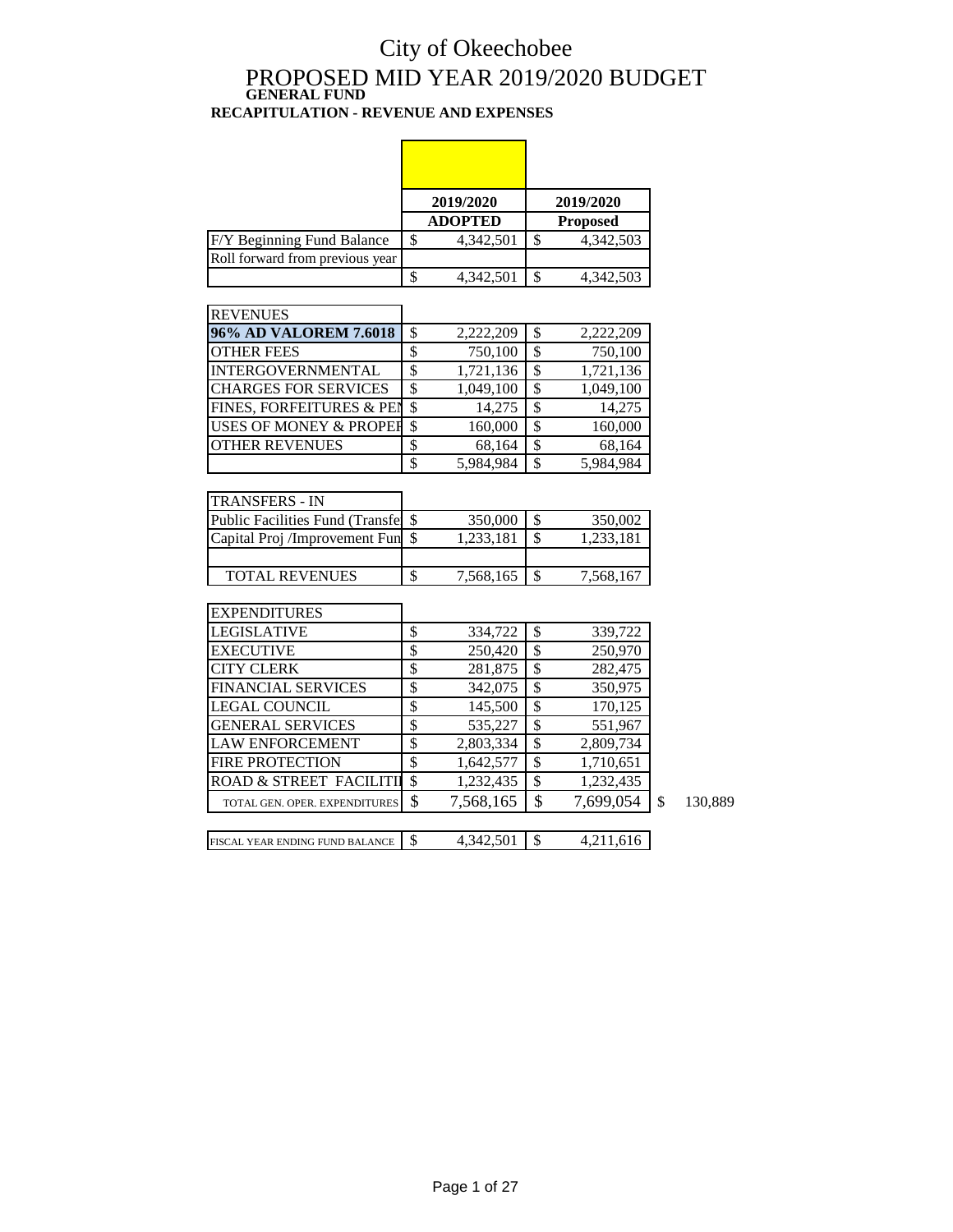### City of Okeechobee PROPOSED MID YEAR 2019/2020 BUDGET **GENERAL FUND**

**RECAPITULATION - REVENUE AND EXPENSES**

|                                 | 2019/2020   | 2019/2020               |
|---------------------------------|-------------|-------------------------|
|                                 |             | <b>ADOPTED PROPOSED</b> |
| <b>FUND BALANCE</b>             | \$4,342,501 | \$4,342,501             |
| Roll Forward from previous year |             |                         |
|                                 | 4,342,501   | 4,342,501               |

#### **REVENUES**

| <b>TAXES:</b> |                         |           |             |
|---------------|-------------------------|-----------|-------------|
| 311-1000      | 96% AD VALOREM @ 7.6018 | \$222209  | \$2,222,209 |
|               | <b>TOTAL</b>            | 2,222,209 | 2,222,209   |

| <b>OTHER FEES:</b> |                                      |    |         |     |         |
|--------------------|--------------------------------------|----|---------|-----|---------|
| 312-5100           | Fire Insurance Premium               | \$ | 45,800  | S   | 45,800  |
| 312-5200           | Casualty Insurance Prem Tax (Police) | S  | 62,000  | S   | 62,000  |
| 314-1000           | <b>Utility Tax-Electric</b>          | \$ | 510,000 | S   | 510,000 |
| 314-4000           | Utility Tax/Natural Gas              | S  | 29,800  | S   | 29,800  |
| 314-8000           | Utility Tax/Propane                  | \$ | 29,000  | \$. | 29,000  |
| 316-0000           | Prof & Business Tax Receipt          | \$ | 72,500  | S   | 72,500  |
| 319-0000           | Public Service Fee                   | \$ | 1,000   | S   | 1,000   |
|                    | TOTAL                                | \$ | 750,100 | \$  | 750,100 |

#### **INTERGOVERNMENTAL REVENUES:**

| 335-1210 | <b>SRS</b> Cigarette Tax          | \$ | 199,890   | \$  | 199,890   |
|----------|-----------------------------------|----|-----------|-----|-----------|
| 335-1400 | Mobile Home Licenses              | \$ | 12,000    | S   | 12,000    |
| 335-1500 | Alcoholic Beverage Licenses       | \$ | 5,300     | S   | 5,300     |
| 335-1800 | 1/2 Cent Sales Tax                | \$ | 383,546   | \$. | 383,546   |
| 312-6000 | 1 Cent Sales Surtax               | \$ | 814,800   | S   | 814,800   |
| 315.0000 | <b>Communications Service Tax</b> | S  | 210,000   | S   | 210,000   |
| 335-2300 | Firefighters Supplement           | \$ | 2,400     | \$  | 2,400     |
| 337-2000 | Public Safety - SRO OCSB          | \$ | 88,000    | S   | 88,000    |
| 338-2000 | <b>County Business Licenses</b>   | \$ | 5,200     | \$  | 5,200     |
|          | TOTAL                             | \$ | 1,721,136 | S   | 1.721.136 |

#### **CHARGES FOR CURRENT SERVICES**

| 343-4010 | Solid Waste Collection Fees-Resd.<br><b>TOTAL</b> | \$<br>\$ | 384,000<br>1,049,100 | \$<br>\$ | 384,000<br>1.049.100 |
|----------|---------------------------------------------------|----------|----------------------|----------|----------------------|
| 342-1000 | Public Safety - SRO OCA                           | \$       | 75,500               | \$       | 75,500               |
| 341-4000 | Photocopies                                       | \$       | 25                   | \$       | 25                   |
| 341-3000 | Map Sales                                         | \$       | 25                   | \$       | 25                   |
| 341-2000 | Alley/Street Closing Fees                         |          |                      |          |                      |
| 329-0000 | <b>Plan Review Fees</b>                           | \$       | 2,000                | \$       | 2,000                |
| 323-7000 | Franchise-Solid Waste                             | \$       | 106,000              | \$       | 106,000              |
| 323-4000 | Franchise-Natural Gas                             | \$       | 10,200               | \$       | 10,200               |
| 323-1000 | Franchise-Electric                                | \$       | 380,000              | \$       | 380,000              |
| 322-1000 | Exception & Zoning Fees                           | \$       | 1,350                | \$       | 1,350                |
| 322-0000 | Building & Inspections Fees                       | \$       | 90,000               | \$       | 90,000               |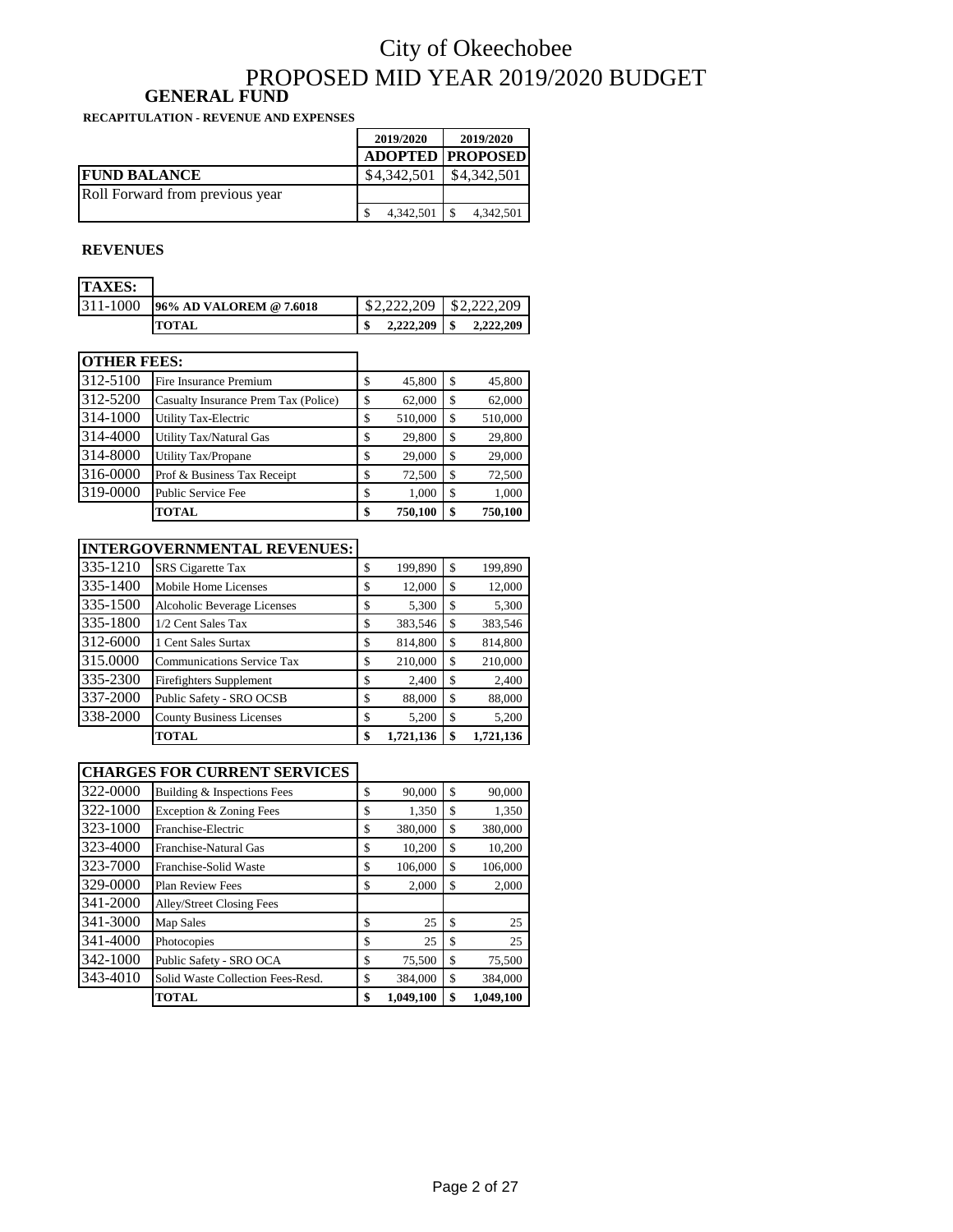### City of Okeechobee PROPOSED MID YEAR 2019/2020 BUDGET **GENERAL FUND**

**RECAPITULATION - REVENUE AND EXPENSES**

| 2019/2020 | 2019/2020        |
|-----------|------------------|
| IADOPTED  | <b>IPROPOSED</b> |

|          | <b>FINES, FORFEITURES &amp; PENALTIES:</b> |              |    |        |
|----------|--------------------------------------------|--------------|----|--------|
| 351-1000 | <b>Court Fines</b>                         | \$<br>8,000  | S  | 8,000  |
| 351-2000 | Radio Comm. Fee                            | \$<br>4.200  | \$ | 4,200  |
| 351-3000 | Law Enforcement Education                  | \$<br>1,000  | \$ | 1,000  |
| 351-4000 | <b>Investigation Cost Reimbursement</b>    | \$<br>925    | S  | 925    |
| 351-5000 | <b>Unclaimed Evidence</b>                  |              |    |        |
| 354-1000 | <b>Ordinance Violation Fines</b>           | \$<br>150    | \$ | 150    |
|          | TOTAL                                      | \$<br>14.275 |    | 14.275 |

|          | <b>USES OF MONEY &amp; PROPERTY:</b> |    |         |         |
|----------|--------------------------------------|----|---------|---------|
| 361-1000 | <b>Interest Earnings</b>             | J. | 160,000 | 160,000 |
| 361.3000 | <b>Investment Earnings</b>           |    |         |         |
| 364-1000 | <b>Surplus City Property</b>         |    |         |         |
|          | <b>TOTAL</b>                         |    | 160,000 | 160,000 |

|          | <b>OTHER REVENUES:</b>              |              |              |
|----------|-------------------------------------|--------------|--------------|
| 334-2000 | <b>Public Safety Grant</b>          | \$           | \$           |
| 334.5000 | Special Purpose Grant (DEO)         | \$<br>40,000 | \$<br>40,000 |
| 343-9000 | DOT Hwy Maint.Landscape/Mowing      | \$<br>8,700  | \$<br>8,700  |
| 343-9100 | DOT Master Traffic Signals Maint.   | \$<br>15,064 | \$<br>15.064 |
| 343-9200 | DOT Maint. Lights & Lights Contract |              |              |
| 366-1000 | <b>Other Revenues</b>               |              |              |
| 369-1000 | Miscellaneous                       | \$<br>2,000  | \$<br>2,000  |
| 369-4000 | Code Enforcement Fine               | \$<br>500    | \$<br>500    |
| 369-5000 | <b>Police Accident Reports</b>      | \$<br>1,900  | \$<br>1,900  |
| 383-0000 | <b>Capital Lease Proceeds</b>       |              |              |
|          | <b>TOTAL</b>                        | \$<br>68.164 | 68.164       |

#### **OTHER REVENUES AND TRANSFER IN**

|          | Capital Project Improvements (Transfer-In)  | 1,233,181 | 1,233,181 |
|----------|---------------------------------------------|-----------|-----------|
|          | CDBG Fund (Transfer-In)                     |           |           |
| 381-1000 | Public Facilities Improvement (Transfer-In) | 350,000   | 350,000   |
|          | <b>TOTAL</b>                                | 1,583,181 | 1,583,181 |
|          |                                             |           |           |

٦

|  | <b>TOTAL REVENUE &amp; OTHER FUNDING SOURCES</b> $\mid$ \$ 7.568,165 $\mid$ \$ |  |  |  | 7,568,165 |
|--|--------------------------------------------------------------------------------|--|--|--|-----------|
|--|--------------------------------------------------------------------------------|--|--|--|-----------|

#### **OPERATING TRANSFERS - OUT**

Due From CDBG Capital Project Building & Improvements Capital Project Vehicles TRANSFERS OUT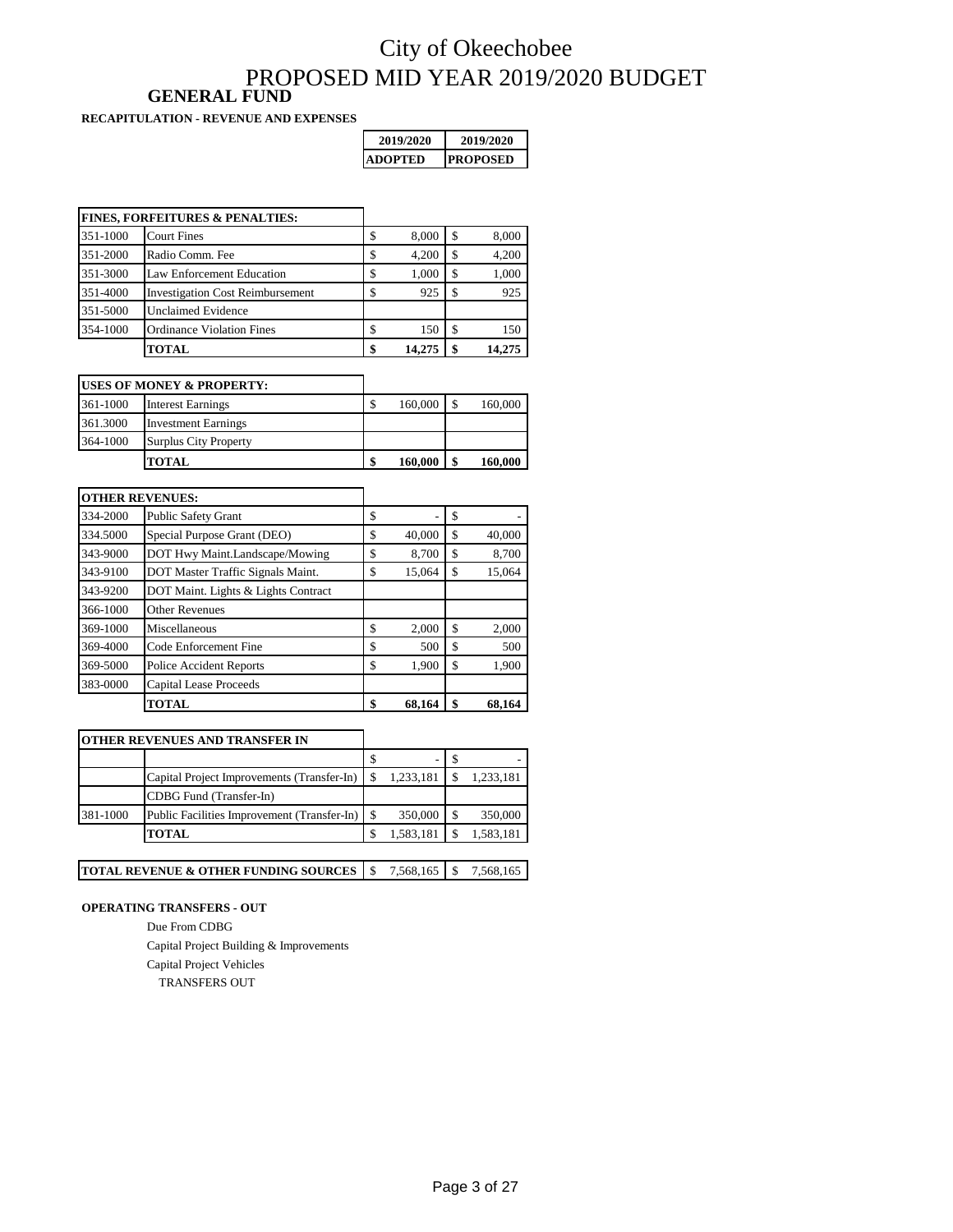### City of Okeechobee PROPOSED MID YEAR 2019/2020 BUDGET **General Fund - 001**

### **DEPARTMENT: LEGISLATIVE (0511)**

|      |                               |   | 2019/2020      |    | 2019/2020       |
|------|-------------------------------|---|----------------|----|-----------------|
|      |                               |   | <b>ADOPTED</b> |    | <b>PROPOSED</b> |
| 1100 | <b>EXECUTIVE SALARIES</b>     | J | 46,100         | \$ | 46,100          |
| 1510 | LONGEVITY/SERVICE INCENTIVE   |   |                |    |                 |
| 2100 | <b>FICA</b>                   |   | 3,600          | S  | 3,600           |
| 2200 | <b>RETIREMENT</b>             |   | 4,600          | \$ | 4,600           |
| 2300 | LIFE AND HEALTH INSURANCE     |   | 57,962         | S  | 57,962          |
| 2400 | <b>WORKERS COMPENSATION</b>   |   | 270            | \$ | 270             |
|      | <b>TOTAL PERSONNEL COSTS:</b> |   | 112,532        | \$ | 112.532         |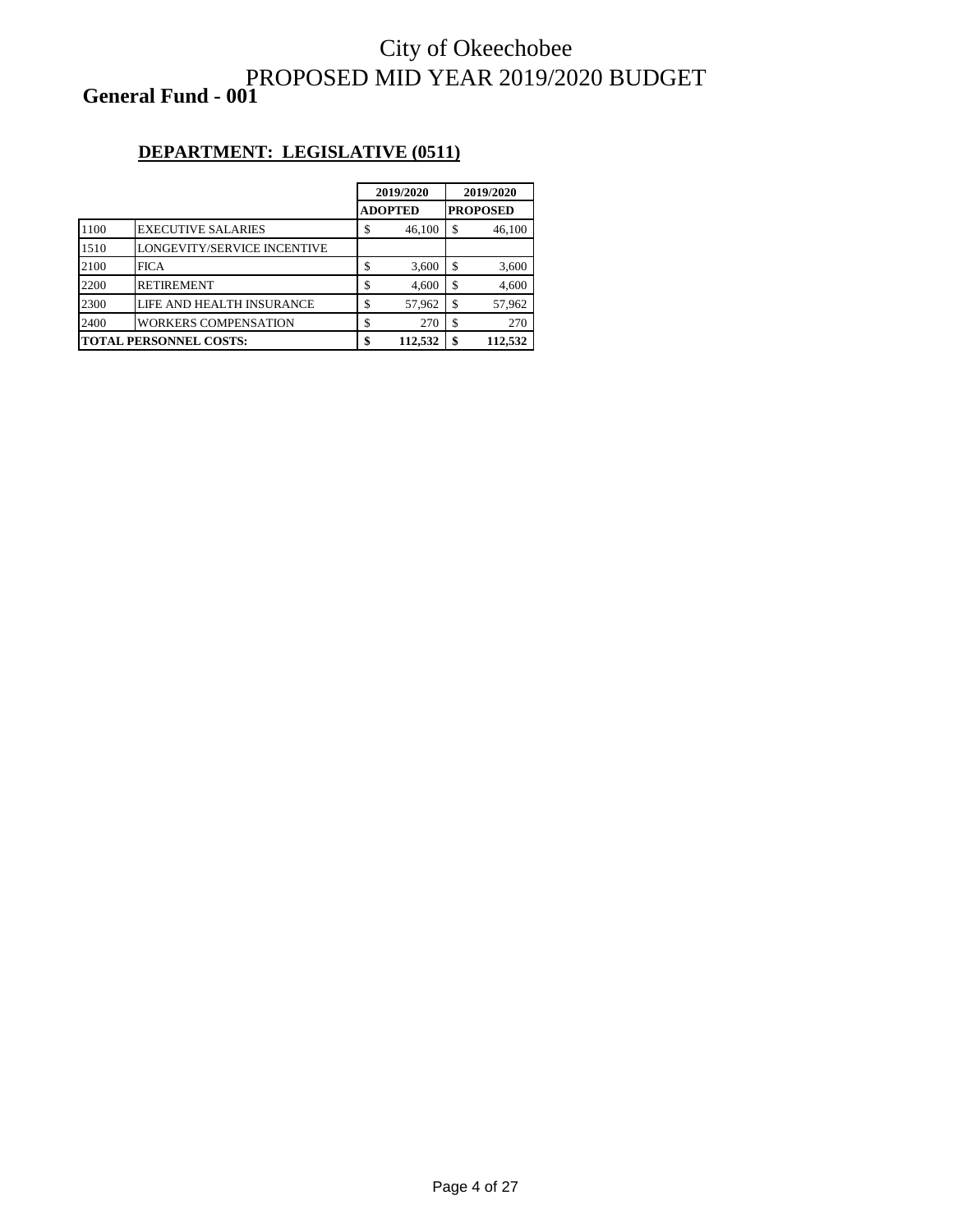### City of Okeechobee PROPOSED MID YEAR 2019/2020 BUDGET **General Fund - 001**

#### **DEPARTMENT: LEGISLATIVE (0511)**

| <b>OPERATIONS &amp; SUPPLIES</b> |                                          | 2019/2020 |                 | 2019/2020 |         |
|----------------------------------|------------------------------------------|-----------|-----------------|-----------|---------|
|                                  | <b>ADOPTED</b>                           |           | <b>PROPOSED</b> |           |         |
| 3100                             | OTHER CONTRACT SERVICES                  | \$        | 10,000          | \$        | 10,000  |
| 3400                             | OTHER CONTRACT SERVICES                  | \$        | 95,500          | \$        | 100,500 |
| 4000                             | <b>TRAVEL AND PER DIEM</b>               | \$        | 4,000           | \$        | 4,000   |
| 4100                             | <b>COMM. &amp; FREIGHT</b>               | \$        | 3,200           | \$        | 3,200   |
| 4500                             | <b>INSURANCE</b>                         | \$        | 3,850           | \$        | 3,850   |
| 4609                             | <b>REPAIR &amp; MAINTENANCE</b>          | \$        | 1,500           | \$        | 1,500   |
| 4901                             | <b>EDUCATION</b>                         | \$        | 2,000           | \$        | 2,000   |
| 4909                             | <b>MISCELLANEOUS</b>                     | \$        | 2,000           | \$        | 2,000   |
| 5400                             | <b>BOOKS, PUBLICATIONS, ETC</b>          | \$        | 1,200           | \$        | 1,200   |
| 8100                             | <b>SHARED SERVICES</b>                   | \$        | 8,940           | \$        | 8,940   |
| 8200                             | AID TO PRIVATE ORGANIZATIONS             |           |                 |           |         |
| 8202                             | LOCAL COMMUNITY REQUEST                  | \$        | 50,000          | \$        | 50,000  |
| 559-8300                         | <b>COMPETETIVE FL PARTNERSHIP GRAN</b>   | \$        | 40,000          | \$        | 40,000  |
|                                  | <b>TOTAL SUPPLIES AND OTHER SERVICES</b> | \$        | 222,190         | \$        | 227,190 |
|                                  |                                          |           |                 |           |         |
|                                  | <b>GRAND TOTAL FOR DEPARTMENT</b><br>\$  |           | 334,722         | \$        | 339,722 |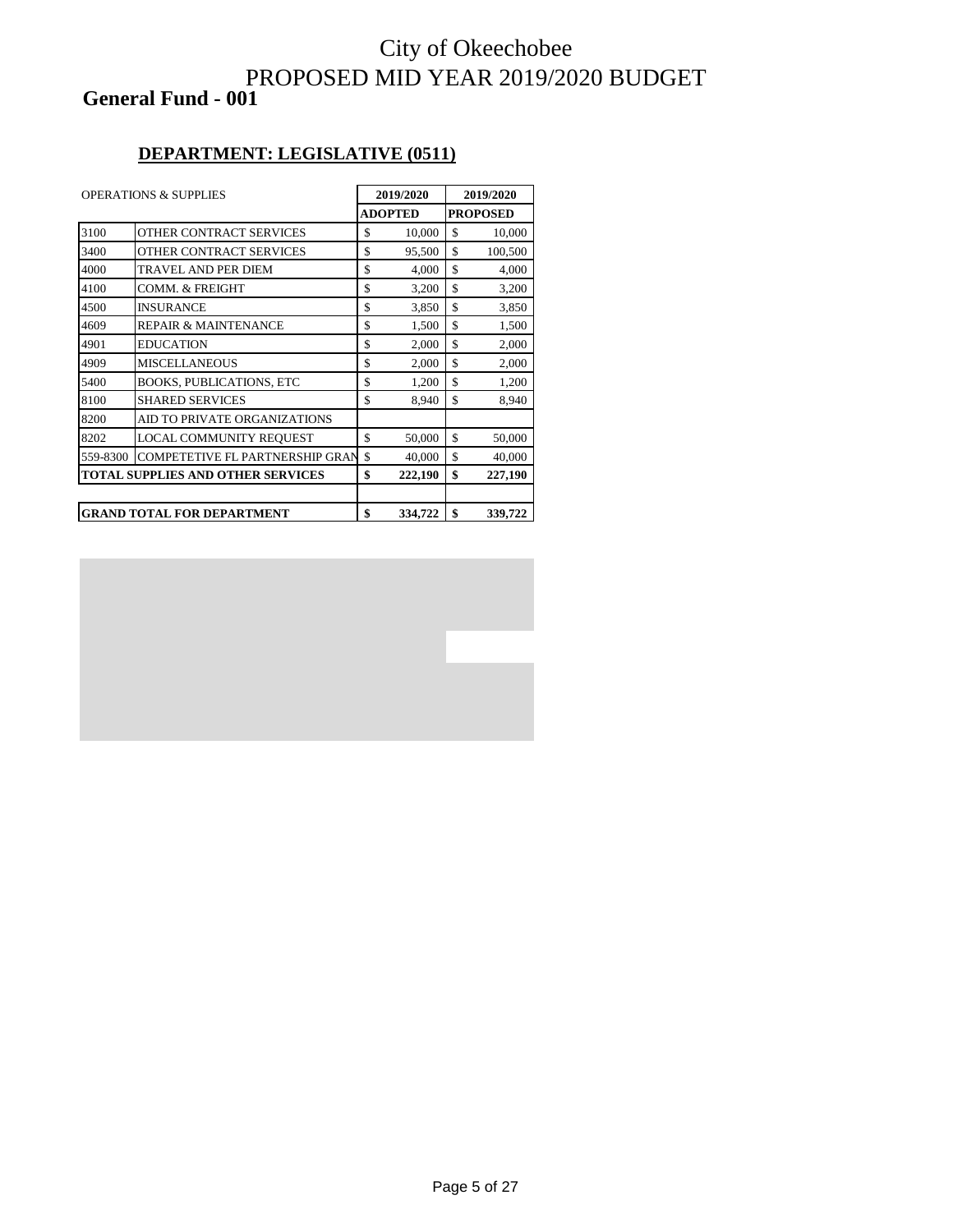**General Fund - 001**

### **DEPARTMENT: EXECUTIVE (0512)**

|                               | PERSONNEL COST:             | 2019/2020 |                | 2019/2020 |         |  |                 |
|-------------------------------|-----------------------------|-----------|----------------|-----------|---------|--|-----------------|
|                               |                             |           | <b>ADOPTED</b> |           |         |  | <b>PROPOSED</b> |
| 1100                          | <b>EXECUTIVE SALARIES</b>   | \$        | 113,100        | \$        | 113,100 |  |                 |
| 1200                          | <b>REGULAR SALARIES</b>     | \$        | 48,100         | \$.       | 48,100  |  |                 |
| 1510                          | LONGEVITY/SERVICE INCENTIVE | \$        |                | \$        |         |  |                 |
| 2100                          | <b>FICA</b>                 | \$        | 12,100         | \$        | 12,100  |  |                 |
| 2200                          | <b>RETIREMENT</b>           | \$        | 15,900         | \$.       | 15,900  |  |                 |
| 2300                          | LIFE AND HEALTH INSURANCE   | \$        | 23,300         | \$        | 23,300  |  |                 |
| 2400                          | <b>WORKERS COMPENSATION</b> | \$        | 930            | \$        | 930     |  |                 |
| <b>TOTAL PERSONNEL COSTS:</b> |                             | \$        | 213,430        | \$        | 213,430 |  |                 |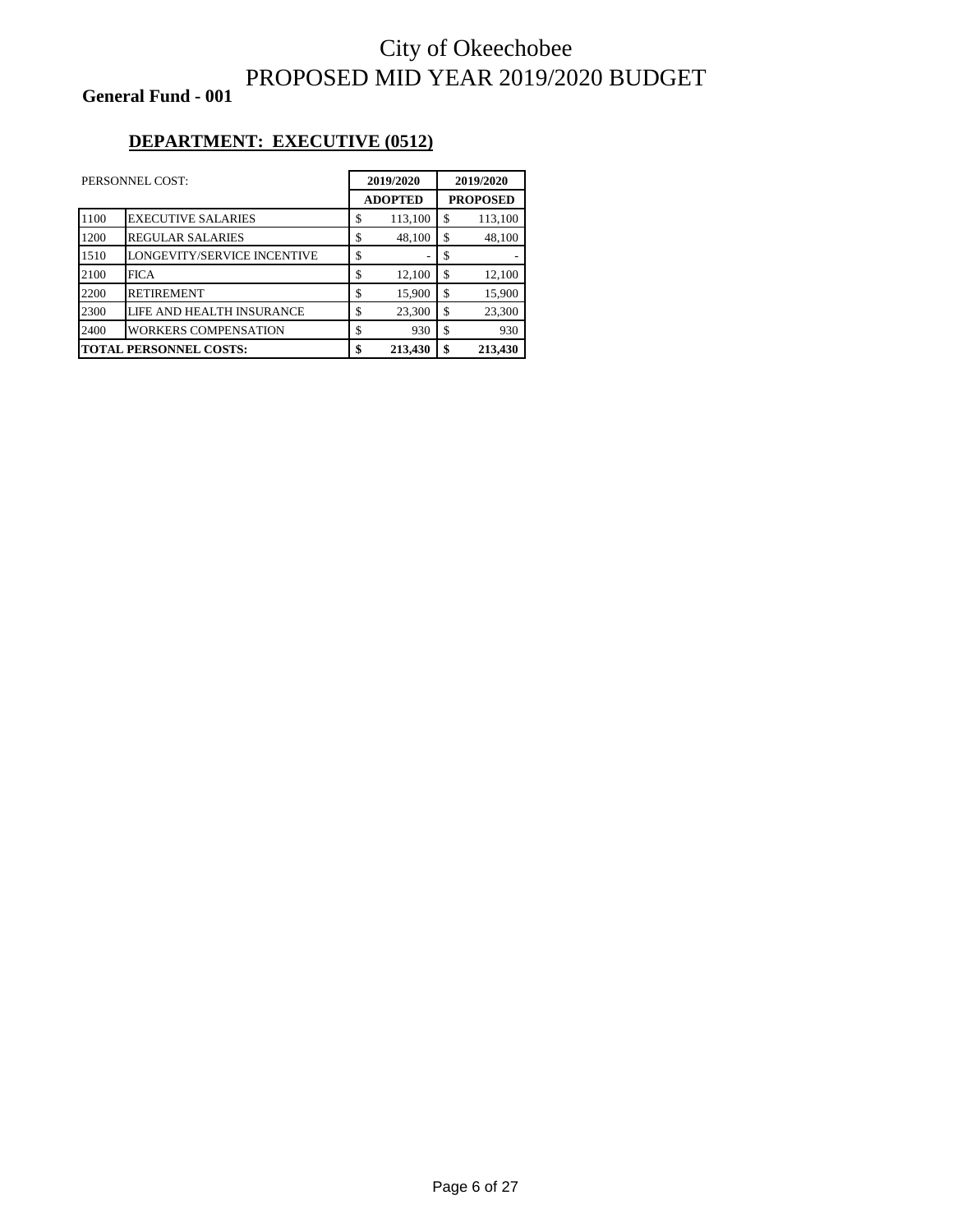**General Fund - 001**

#### **DEPARTMENT: EXECUTIVE (0512)**

|      | <b>SUPPLIES &amp; OTHER SERVICES</b>     | 2019/2020 |                |    | 2019/2020       |
|------|------------------------------------------|-----------|----------------|----|-----------------|
|      |                                          |           | <b>ADOPTED</b> |    | <b>PROPOSED</b> |
| 4000 | TRAVEL AND PER DIEM                      |           | 8900           |    | 8900            |
| 4100 | <b>COMM. &amp; FREIGHT</b>               |           | 4200           |    | 4200            |
| 4400 | <b>RENTALS &amp; LEASES</b>              |           | 4100           |    | 4100            |
| 4500 | <b>INSURANCE</b>                         |           | 4580           |    | 4580            |
| 4600 | <b>R&amp;M VEHICLES</b>                  |           | 1700           |    | 1700            |
| 4609 | <b>R&amp;M EQUIPMENT</b>                 |           | 1600           |    | 2150            |
| 4901 | <b>EDUCATION</b>                         |           | 2860           |    | 2860            |
| 4909 | <b>MISCELLANEOUS</b>                     |           | 500            |    | 500             |
| 5100 | OFFICE SUPPLIES                          |           | 800            |    | 800             |
| 5200 | <b>OPERATING SUPPLY</b>                  |           | 2200           |    | 2200            |
| 5201 | <b>FUEL AND OIL</b>                      |           | 3800           |    | 3800            |
| 5400 | <b>BOOKS, PUBLICATIONS, ETC</b>          |           | 1750           |    | 1750            |
| 6400 | EQUIPMENT (\$750 OR MORE)                |           |                |    |                 |
|      | <b>TOTAL SUPPLIES AND OTHER SERVICES</b> | \$        | 36,990         | \$ | 37,540          |
|      |                                          |           |                |    |                 |
|      | <b>GRAND TOTAL FOR DEPARTMENT</b>        | \$        | 250,420        | \$ | 250,970         |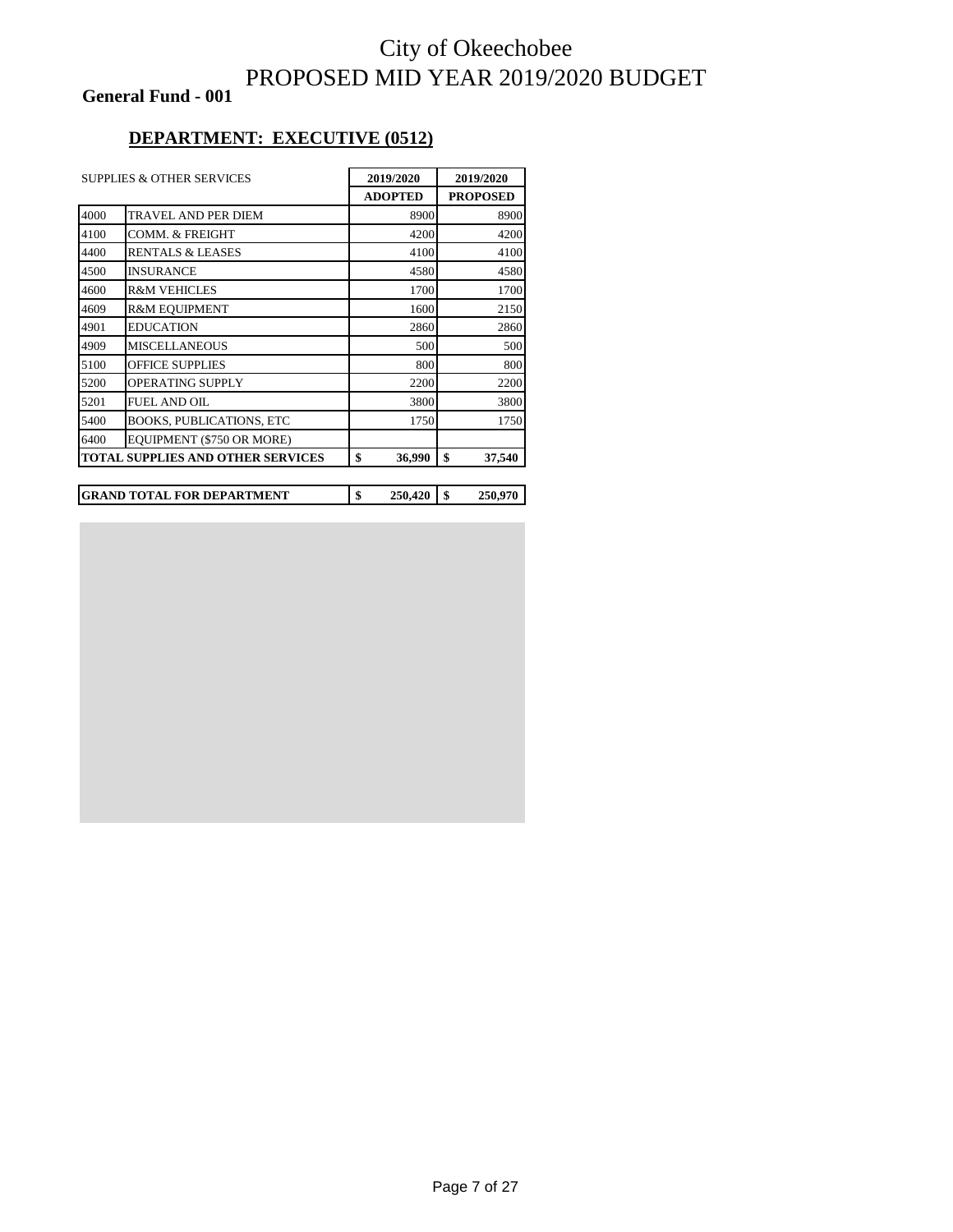**General Fund - 001**

### **DEPARTMENT: CLERK OFFICE (2512)**

| PERSONNEL COST:               |                             | 2019/2020      |                 | 2019/2020 |
|-------------------------------|-----------------------------|----------------|-----------------|-----------|
|                               |                             | <b>ADOPTED</b> | <b>PROPOSED</b> |           |
| 1100                          | <b>EXECUTIVE SALARIES</b>   | \$<br>69,300   | \$              | 69,300    |
| 1200                          | <b>REGULAR SALARIES</b>     | \$<br>69,474   | \$              | 69,474    |
| 1300                          | <b>OTHER SALARIES</b>       | \$             | \$              |           |
| 1400                          | <b>OVERTIME</b>             | \$<br>850      | \$              | 850       |
| 1510                          | LONGEVITY/SERVICE INCENTIVE | \$             | \$              |           |
| 2100                          | <b>FICA</b>                 | \$<br>10,525   | \$              | 10,525    |
| 2200                          | <b>RETIREMENT</b>           | \$<br>13,760   | \$              | 13,760    |
| 2300                          | LIFE AND HEALTH INSURANCE   | \$<br>34.490   | \$              | 34.490    |
| 2400                          | <b>WORKERS COMPENSATION</b> | \$<br>1,276    | \$              | 1,276     |
| <b>TOTAL PERSONNEL COSTS:</b> |                             | \$<br>199,675  | \$              | 199,675   |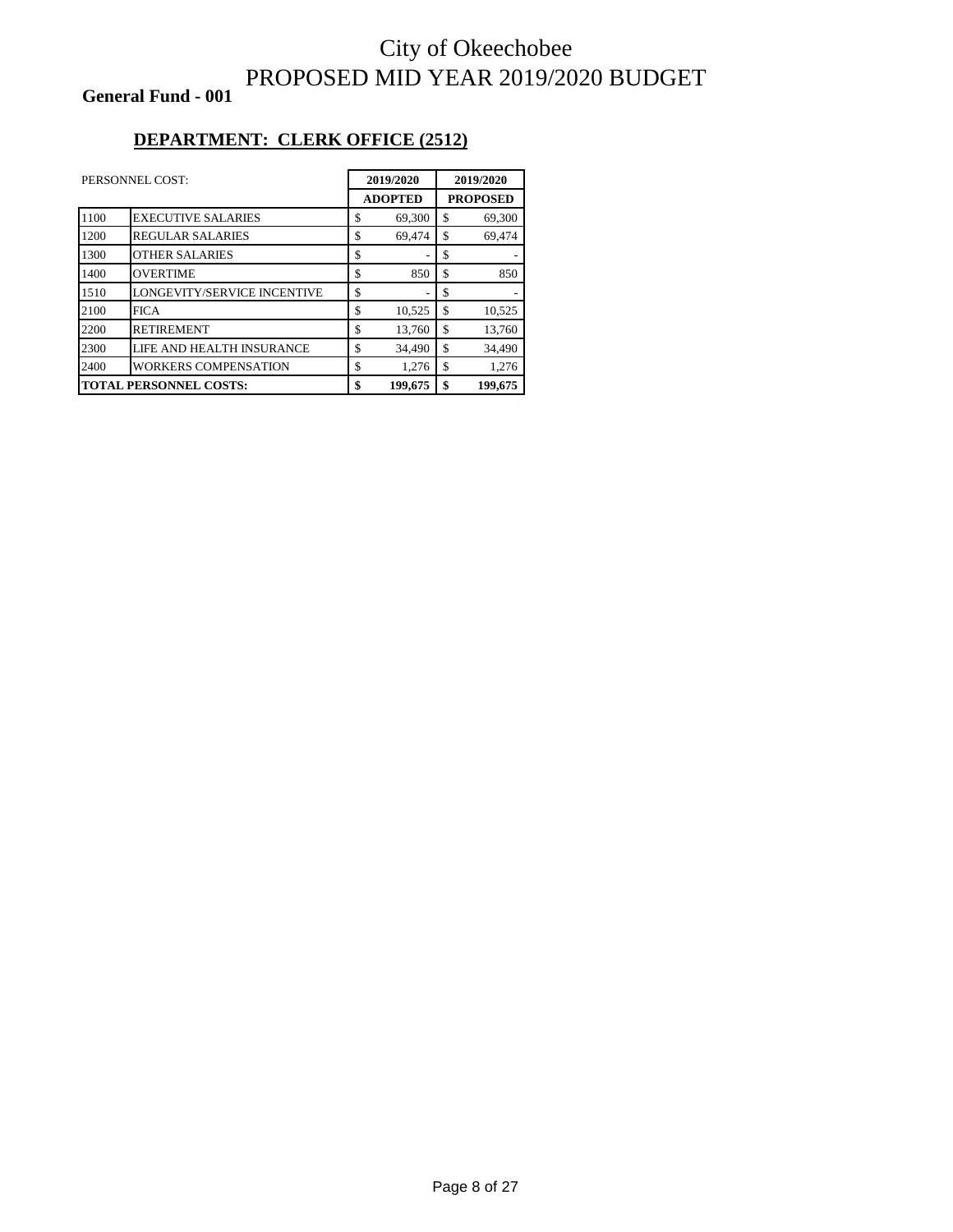**General Fund - 001**

#### **DEPARTMENT: CLERK OFFICE (2512)**

| <b>SUPPLIES &amp; OTHER SERVICES</b>     |                                 |                | 2019/2020 |    | 2019/2020       |  |
|------------------------------------------|---------------------------------|----------------|-----------|----|-----------------|--|
|                                          |                                 | <b>ADOPTED</b> |           |    | <b>PROPOSED</b> |  |
| 3103                                     | <b>MUNICIPAL CODE</b>           | \$             | 7,775     | \$ | 7,775           |  |
| 3400                                     | OTHER CONTRACTUAL SERVICES      | \$             | 21,300    | \$ | 21,300          |  |
| 4000                                     | <b>TRAVEL AND PER DIEM</b>      | \$             | 5,000     | \$ | 5,000           |  |
| 4100                                     | <b>COMM. &amp; FREIGHT</b>      | \$             | 2,310     | \$ | 2,310           |  |
| 4500                                     | <b>INSURANCE</b>                | \$             | 6,200     | \$ | 6,200           |  |
| 4609                                     | <b>R&amp;M EQUIPMENT</b>        | \$             | 10,115    | \$ | 10,715          |  |
| 4900                                     | ADVERTISING/OTHER CHARGES       | \$             | 18,000    | \$ | 18,000          |  |
| 4901                                     | <b>EDUCATION</b>                | \$             | 2,375     | \$ | 2,375           |  |
| 4909                                     | MISCELLANEOUS/ELECTION          | \$             | 2,950     | \$ | 2,950           |  |
| 5100                                     | <b>OFFICE SUPPLIES</b>          | \$             | 3,500     | \$ | 3,500           |  |
| 5400                                     | <b>BOOKS, PUBLICATIONS, ETC</b> | \$             | 2,675     | \$ | 2,675           |  |
| 6400                                     | EQUIPMENT (\$750 OR MORE)       | \$             |           | \$ |                 |  |
| <b>TOTAL SUPPLIES AND OTHER SERVICES</b> |                                 | \$             | 82,200    | \$ | 82,800          |  |

| <b>GRAND TOTAL FOR DEPARTMENT</b> | 281.875 | 282.475 |
|-----------------------------------|---------|---------|
|                                   |         |         |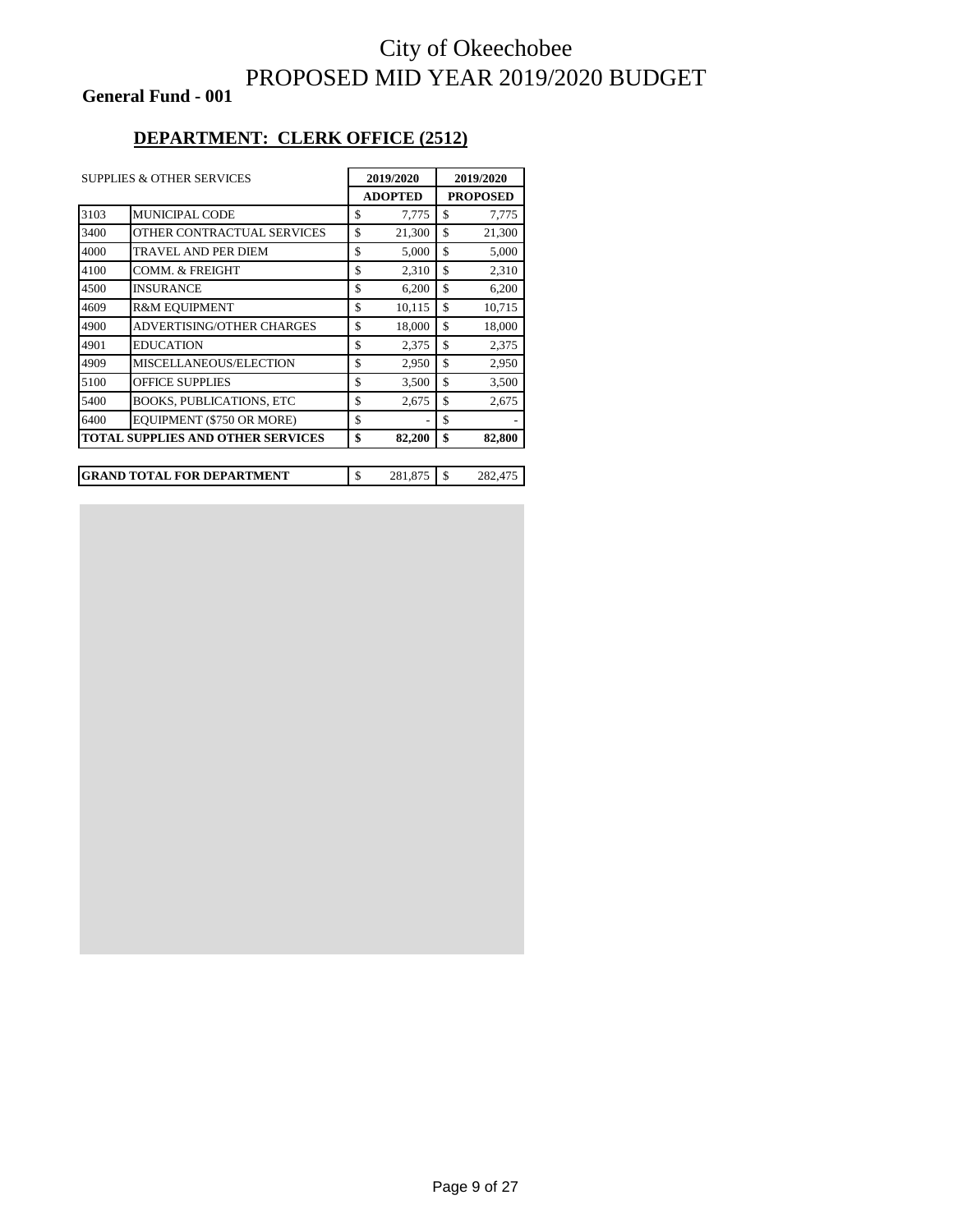**General Fund - 001**

#### **DEPARTMENT: LEGAL SERVICES (0514)**

| <b>SUPPLIES &amp; OTHER SERVICES</b> |                                          | 2019/2020 |                | 2019/2020       |         |
|--------------------------------------|------------------------------------------|-----------|----------------|-----------------|---------|
|                                      |                                          |           | <b>ADOPTED</b> | <b>PROPOSED</b> |         |
| 1510                                 | <b>LONGEVITY</b>                         |           |                |                 |         |
| 2300                                 | HEALTH INSURANCE                         | \$        | 10,850         | \$              | 2,675   |
| 3100                                 | PROFESSIONAL SERVICES                    | \$        | 80,000         | \$              | 112,800 |
| 3300                                 | <b>LEGAL COST</b>                        | \$        | 50,500         | \$              | 50,500  |
| 4000                                 | TRAVEL AND PER DIEM                      | \$        | 1,000          | \$              | 1,000   |
| 4100                                 | <b>COMM. AND FREIGHT SERVICES</b>        | \$        | 800            | \$              | 800     |
| 4609                                 | <b>R&amp;M EQUIPMENT</b>                 | \$        | 800            | \$              | 800     |
| 4901                                 | <b>EDUCATION</b>                         | \$        | 750            | \$              | 750     |
| 5100                                 | <b>OFFICE SUPPLIES</b>                   | \$        | 300            | \$              | 300     |
| 5400                                 | <b>MEMBERSHIP &amp; SUBSCRIPTIONS</b>    | \$        | 500            | \$              | 500     |
|                                      | <b>TOTAL SUPPLIES AND OTHER SERVICES</b> | \$        | 145,500        | \$              | 170,125 |
|                                      |                                          |           |                |                 |         |
|                                      | <b>GRAND TOTAL FOR DEPARTMENT</b>        | \$        | 145,500        | \$              | 170,125 |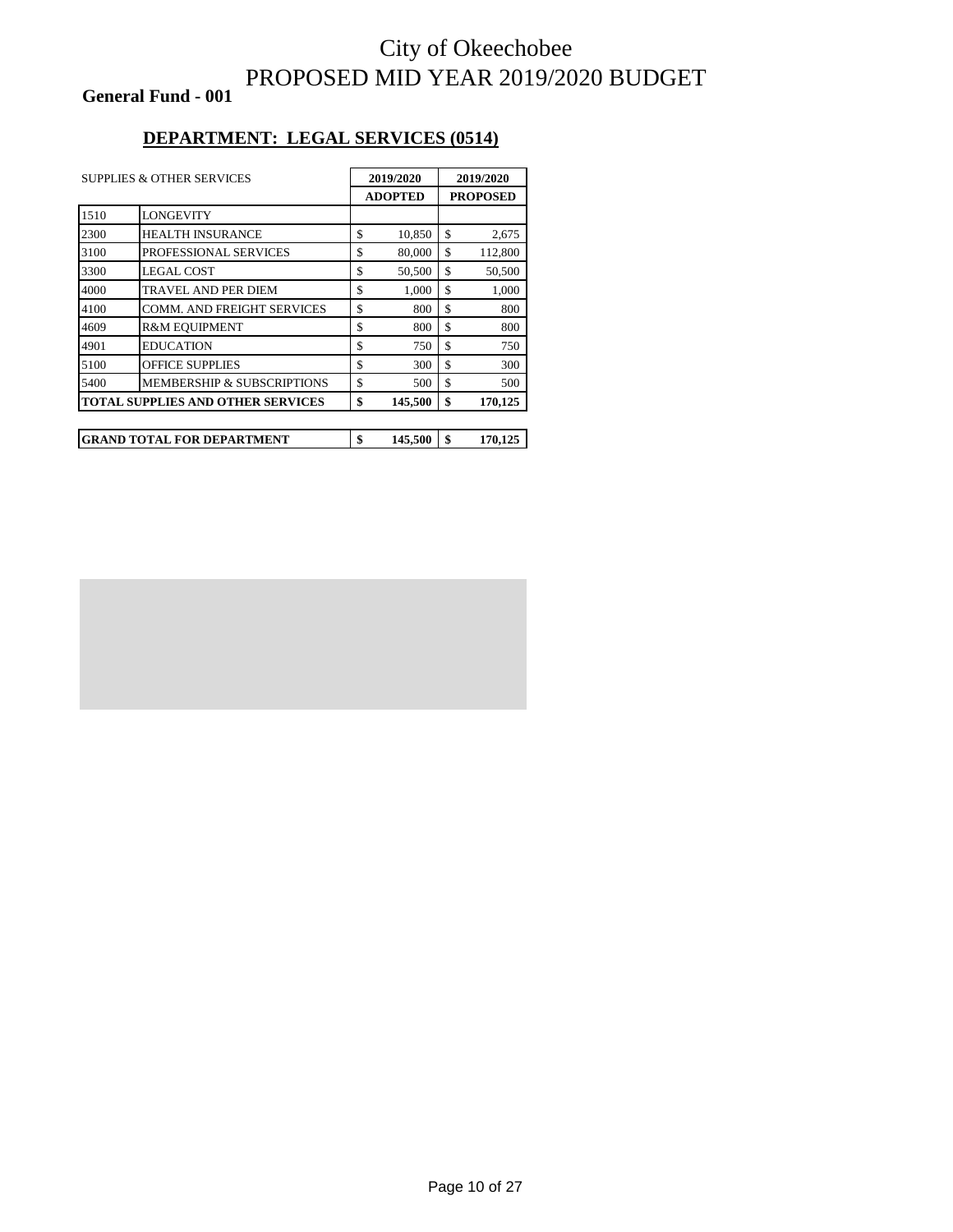**General Fund - 001**

#### **DEPARTMENT: FINANCE DEPARTMENT (0513)**

| PERSONNEL COST:               |                             | 2019/2020      |    | 2019/2020       |  |
|-------------------------------|-----------------------------|----------------|----|-----------------|--|
|                               |                             | <b>ADOPTED</b> |    | <b>PROPOSED</b> |  |
| 1100                          | <b>EXECUTIVE SALARIES</b>   | \$<br>65,500   | \$ | 65,500          |  |
| 1200                          | <b>REGULAR SALARIES</b>     | \$<br>81,520   | \$ | 81,520          |  |
| 1510                          | LONGEVITY/SERVICE INCENTIVE | \$             | \$ |                 |  |
| 2100                          | <b>FICA</b>                 | \$<br>11,300   | \$ | 11,300          |  |
| 2200                          | <b>RETIREMENT</b>           | \$<br>14,600   | \$ | 14,600          |  |
| 2300                          | LIFE AND HEALTH INSURANCE   | \$<br>36,100   | \$ | 36,100          |  |
| 2400                          | WORKERS COMPENSATION        | \$<br>990      | \$ | 990             |  |
| 2500                          | UNEMPLOYMENT TAXES          |                |    |                 |  |
| <b>TOTAL PERSONNEL COSTS:</b> |                             | \$<br>210,010  | \$ | 210,010         |  |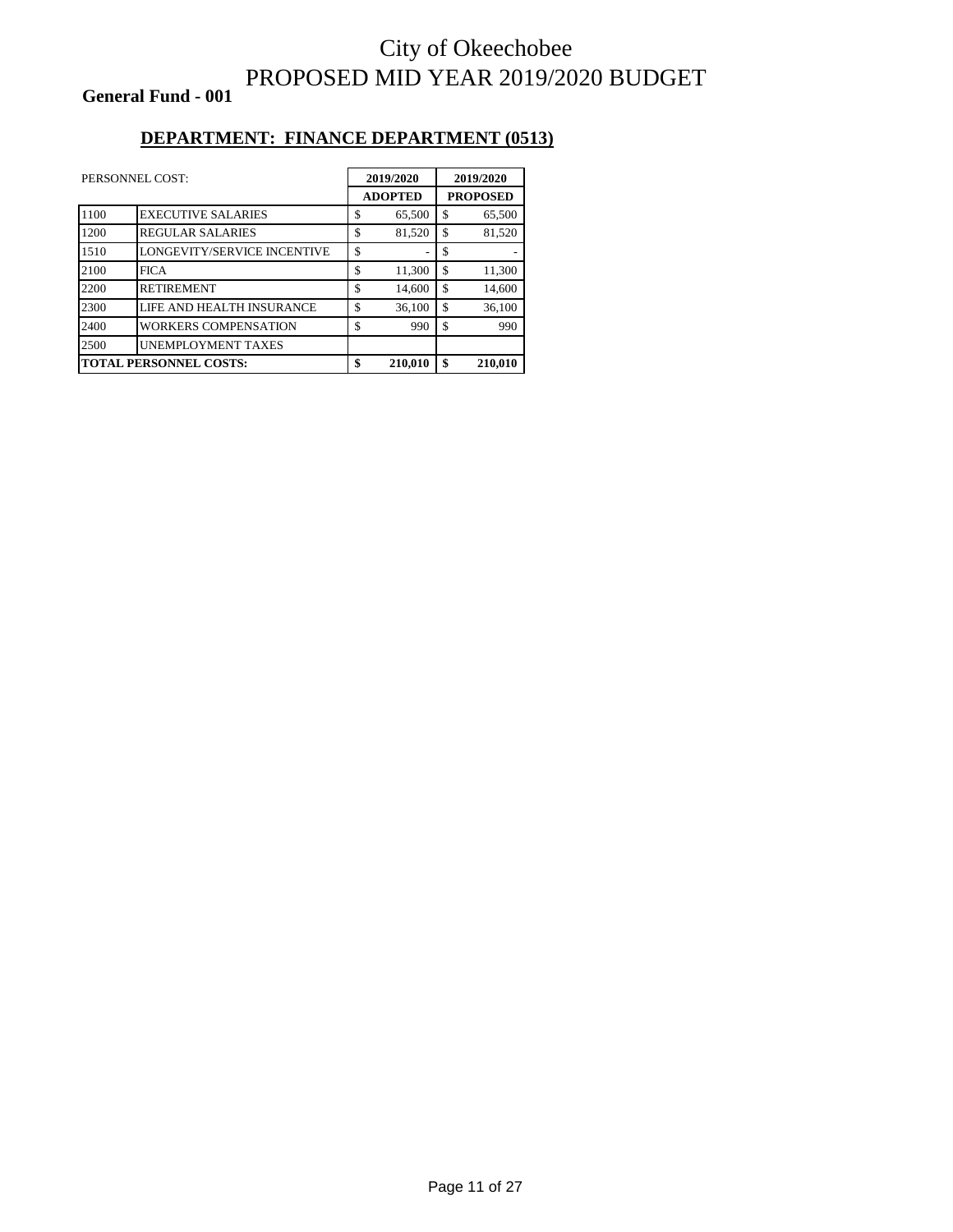#### **General Fund - 001**

#### **DEPARTMENT: FINANCE DEPARTMENT (0513)**

|      |                                          | 2019/2020 |                | 2019/2020 |                 |
|------|------------------------------------------|-----------|----------------|-----------|-----------------|
|      |                                          |           | <b>ADOPTED</b> |           | <b>PROPOSED</b> |
| 3200 | ACCOUNTING & AUDIT                       | \$        | 40,300         | \$        | 40,300          |
| 3400 | OTHER CONTRACTUAL SERVICES               | \$        | 40,500         | \$        | 49,400          |
| 4000 | <b>TRAVEL AND PER DIEM</b>               | \$        | 2,200          | \$        | 2,200           |
| 4100 | COMM. & FREIGHT                          | \$        | 2,920          | \$        | 2,920           |
| 4500 | <b>INSURANCE</b>                         | \$        | 7,795          | \$        | 7,795           |
| 4609 | <b>R&amp;M EQUIPMENT</b>                 | \$        | 19,300         | \$        | 19,300          |
| 4901 | EDUCATION                                | \$        | 950            | \$.       | 950             |
| 4909 | <b>MISCELLANEOUS</b>                     | \$        | 750            | \$        | 750             |
| 5100 | <b>OFFICE SUPPLIES</b>                   | \$        | 1,200          | \$        | 1,200           |
| 5200 | OPERATING SUPPLY                         | \$        | 15,650         | \$        | 15,650          |
| 5400 | BOOKS, PUBLICATIONS, ETC                 | \$        | 500            | \$        | 500             |
| 6400 | EQUIPMENT (\$750 OR MORE)                |           |                |           |                 |
|      | <b>TOTAL SUPPLIES AND OTHER SERVICES</b> | \$        | 132,065        | \$        | 140,965         |

**TOTAL COST: \$ 342,075 \$ 350,975**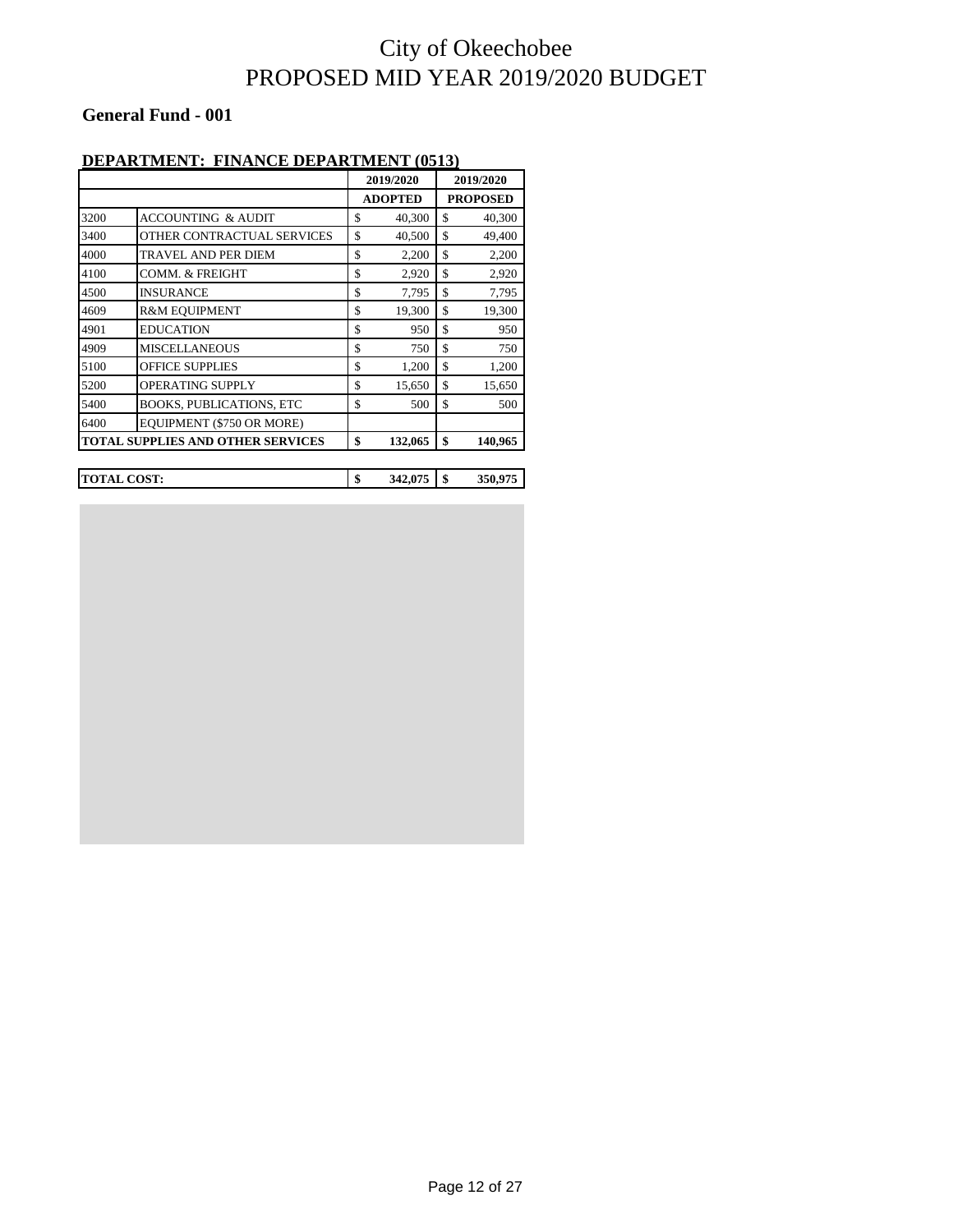**General Fund - 001**

#### **DEPARTMENT: GENERAL SERVICES (0519)**

| PERSONNEL COST:               |                             | 2019/2020      |                 | 2019/2020 |  |
|-------------------------------|-----------------------------|----------------|-----------------|-----------|--|
|                               |                             | <b>ADOPTED</b> | <b>PROPOSED</b> |           |  |
| 1200                          | <b>REGULAR SALARIES</b>     | \$<br>114.230  | \$              | 114,230   |  |
| 1300                          | <b>OTHER SALARY</b>         |                |                 |           |  |
| 1400                          | <b>OVERTIME</b>             |                |                 |           |  |
| 1510                          | LONGEVITY/SERVICE INCENTIVE |                |                 |           |  |
| 2100                          | <b>FICA</b>                 | \$<br>8,900    | \$              | 8,900     |  |
| 2200                          | <b>RETIREMENT</b>           | \$<br>11,680   | \$              | 11,680    |  |
| 2300                          | LIFE AND HEALTH INSURANCE   | \$<br>34,470   | \$              | 34,470    |  |
| 2400                          | WORKERS COMPENSATION        | \$<br>1,070    | \$              | 1.070     |  |
| <b>TOTAL PERSONNEL COSTS:</b> |                             | \$<br>170,350  | \$              | 170,350   |  |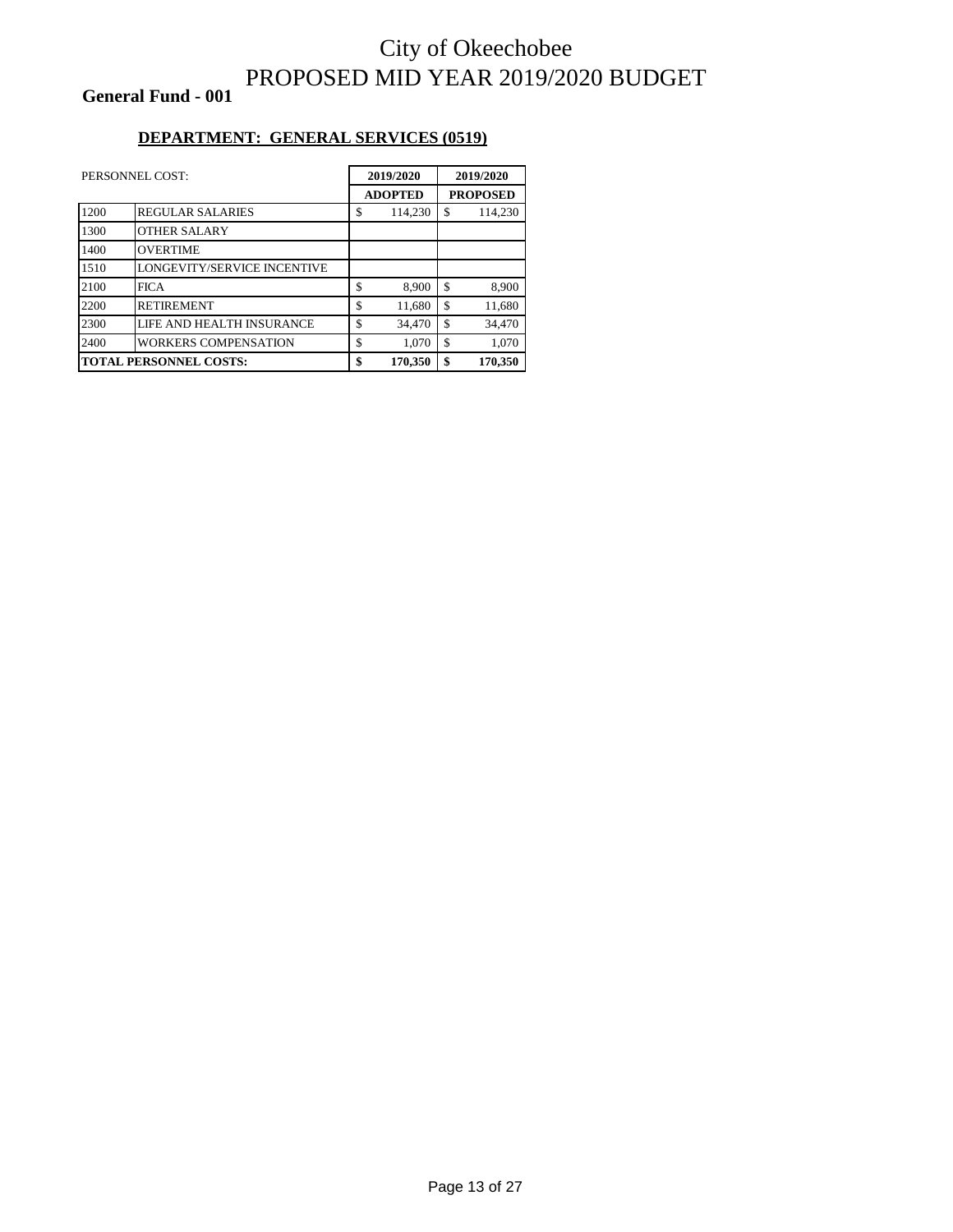**General Fund - 001**

### **DEPARTMENT: GENERAL SERVICES (0519)**

|      | <b>SUPPLIES &amp; OTHER SERVICES</b>     | 2019/2020      |                    | 2019/2020       |
|------|------------------------------------------|----------------|--------------------|-----------------|
|      |                                          | <b>ADOPTED</b> |                    | <b>PROPOSED</b> |
| 3100 | <b>PROFESSIONAL SERVICES</b>             | \$<br>191,200  | \$                 | 191,200         |
| 3400 | OTHER CONTRACTUAL SERVICES               | \$<br>90,260   | $\mathbb{S}$       | 104,260         |
| 4000 | TRAVEL AND PER DIEM                      | \$<br>4,960    | \$                 | 4,960           |
| 4100 | <b>COMM. &amp; FREIGHT</b>               | \$<br>3,740    | \$                 | 3,740           |
| 4300 | <b>UTILITIES</b>                         | \$<br>9,100    | $\mathbf{\hat{s}}$ | 9,100           |
| 4400 | RENTALS AND LEASES                       | \$<br>3,844    | \$                 | 3,844           |
| 4500 | <b>INSURANCE</b>                         | \$<br>22,400   | \$                 | 22,400          |
| 4600 | <b>R&amp;M VEHICLES</b>                  | \$             | \$                 |                 |
| 4609 | R&M BUILDING & EQUIPMENT                 | \$<br>29,773   | \$                 | 32,513          |
| 4901 | <b>EDUCATION</b>                         | \$<br>700      | \$                 | 700             |
| 4909 | <b>MISCELLANEOUS</b>                     | \$<br>1,000    | \$                 | 1,000           |
| 5100 | <b>OFFICE SUPPLIES</b>                   | \$<br>3,100    | $\mathcal{S}$      | 3,100           |
| 5200 | OPERATING SUPPLY                         | \$<br>1,600    | \$                 | 1,600           |
| 5201 | <b>FUEL AND OIL</b>                      | \$             | $\mathcal{S}$      |                 |
| 5204 | <b>POSTAGE &amp; SUPPLIES</b>            | \$<br>3,000    | \$                 | 3,000           |
| 5400 | <b>BOOKS, PUBLICATIONS, ETC</b>          | \$<br>200      | \$                 | 200             |
| 6400 | EQUIPMENT (\$750 OR MORE)                |                |                    |                 |
|      | <b>TOTAL SUPPLIES AND OTHER SERVICES</b> | \$<br>364,877  | \$                 | 381,617         |
|      |                                          |                |                    |                 |
|      | <b>GRAND TOTAL FOR DEPARTMENT</b>        | \$<br>535,227  | \$                 | 551,967         |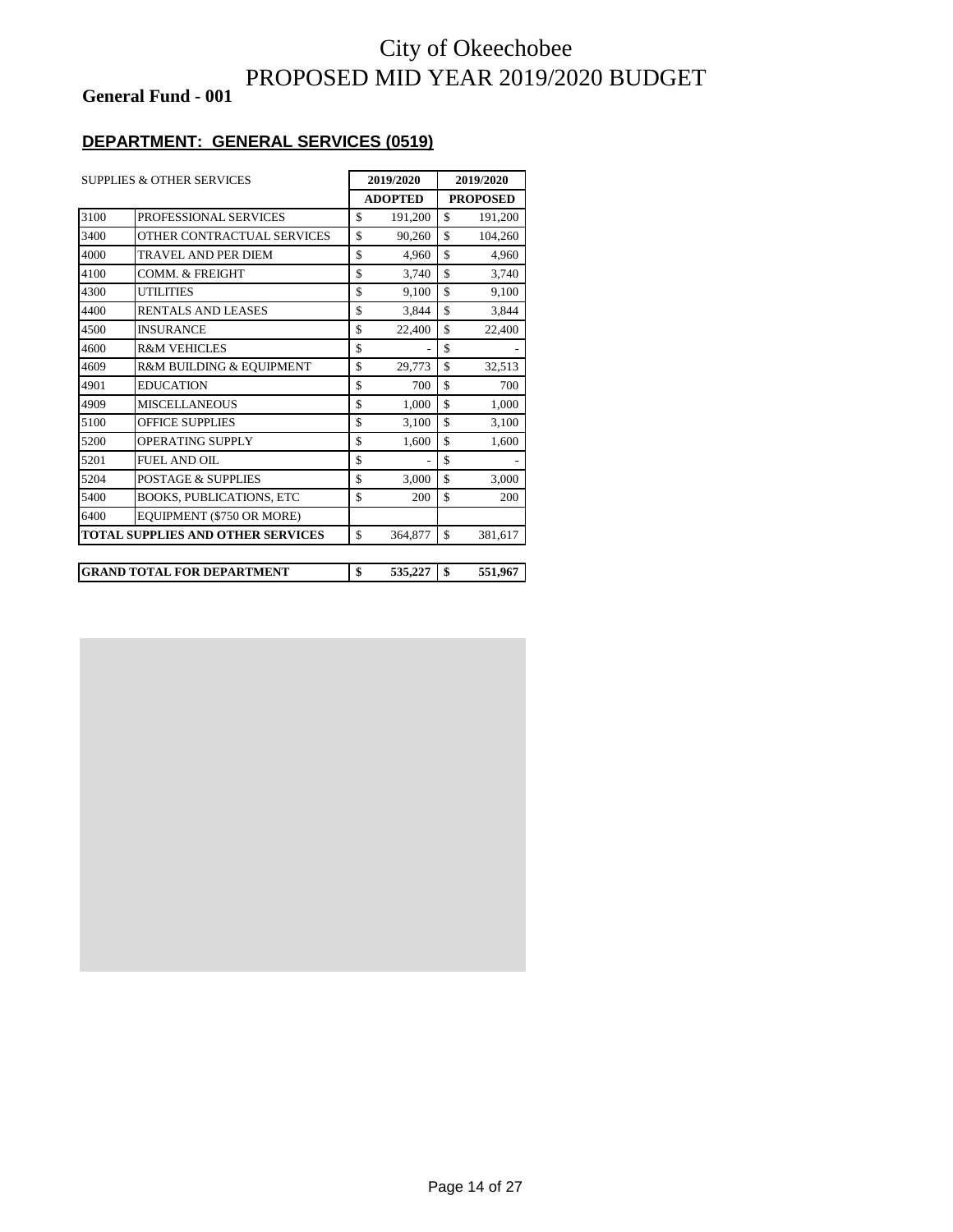#### **General Fund - 001**

#### **DEPARTMENT: POLICE DEPARTMENT (0521)**

|      | PERSONNEL COST:               | 2019/2020       | 2019/2020       |
|------|-------------------------------|-----------------|-----------------|
|      |                               | <b>ADOPTED</b>  | <b>PROPOSED</b> |
| 1100 | <b>EXECUTIVE SALARIES</b>     | \$<br>77,800    | \$<br>77,800    |
| 1200 | <b>REGULAR SALARIES</b>       | \$<br>1,301,700 | \$<br>1,301,700 |
| 1201 | <b>HOLIDAY PAY</b>            | \$              | \$              |
| 1202 | <b>OFFICERS HOLIDAY PAY</b>   | \$<br>29,000    | \$<br>29,000    |
| 1300 | <b>OTHER SALARY</b>           | \$<br>54,800    | \$<br>54,800    |
| 1400 | <b>OVERTIME</b>               | \$<br>5,100     | \$<br>5,100     |
| 1403 | <b>OFFICERS OVERTIME PAY</b>  | \$<br>89,900    | \$<br>89,900    |
| 1501 | <b>AUXILIARY PAY</b>          | \$<br>1,200     | \$<br>1,200     |
| 1510 | LONGEVITY/SERVICE INCENTIVE   | \$<br>1,000     | \$<br>1,000     |
| 1520 | OFFICERS LONGEVITY/SERVICE    | \$<br>250       | \$<br>250       |
| 1540 | <b>CAREER EDUCATION</b>       | \$<br>15,000    | \$<br>15,000    |
| 2100 | <b>FICA</b>                   | \$<br>116,200   | \$<br>116,200   |
| 2200 | <b>RETIREMENT</b>             | \$<br>260,500   | \$<br>260,500   |
| 2300 | LIFE AND HEALTH INSURANCE     | \$<br>359,900   | \$<br>359,900   |
| 2400 | <b>WORKERS COMPENSATION</b>   | \$<br>57,620    | \$<br>57,620    |
| 2500 | UNEMPLOYMENT COMP.            |                 |                 |
|      | <b>TOTAL PERSONNEL COSTS:</b> | \$<br>2,369,970 | \$<br>2,369,970 |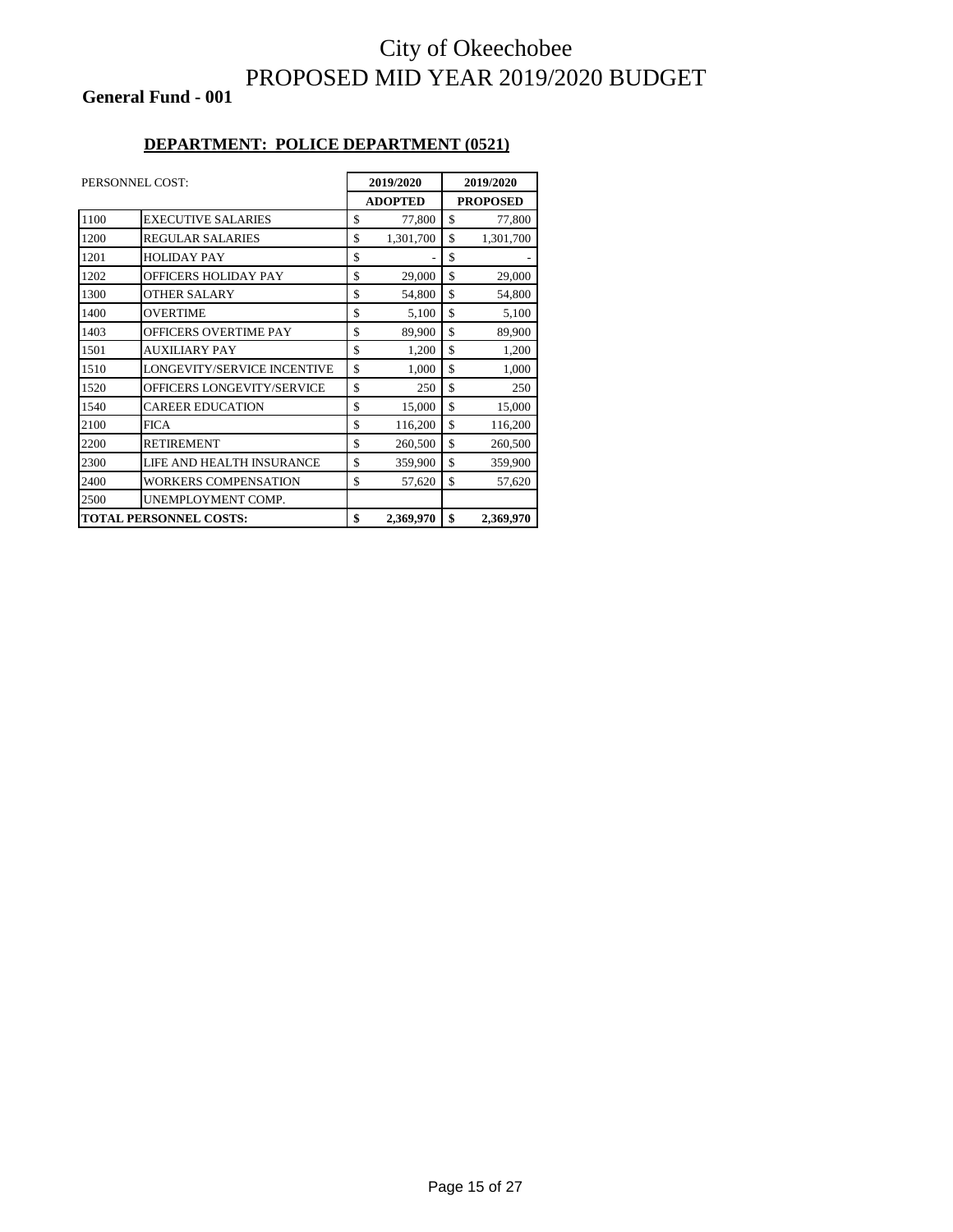**General Fund - 001**

#### **DEPARTMENT: POLICE DEPARTMENT**

|      | <b>SUPPLIES &amp; OTHER SERVICES</b> | 2019/2020          |                | 2019/2020          |                 |
|------|--------------------------------------|--------------------|----------------|--------------------|-----------------|
|      |                                      |                    | <b>ADOPTED</b> |                    | <b>PROPOSED</b> |
| 3100 | PROFESSIONAL SERVICES                | \$                 | 38,141         | \$                 | 38,141          |
| 3400 | OTHER CONTRACTURAL SERVICES          | $\mathbf S$        | 35,258         | \$                 | 35,258          |
| 4000 | <b>TRAVEL AND PER DIEM</b>           | $\mathbf S$        | 11,500         | \$                 | 11,500          |
| 4100 | <b>COMM. &amp; FREIGHT</b>           | $\mathbf S$        | 39,000         | \$                 | 39,000          |
| 4300 | <b>UTILITIES</b>                     | \$                 | 16,275         | \$                 | 16,275          |
| 4400 | RENTALS AND LEASES                   | \$                 | 5,420          | \$                 | 5,420           |
| 4500 | <b>INSURANCE</b>                     | \$                 | 60,120         | \$                 | 60,120          |
| 4600 | <b>R&amp;M VEHICLES</b>              | $\mathbf S$        | 16,500         | \$                 | 16,500          |
| 4609 | <b>R&amp;M EQUIPMENT</b>             | \$                 | 27,550         | $\mathbf S$        | 33,950          |
| 4700 | <b>PRINTING</b>                      | \$                 | 3,000          | $\mathbf S$        | 3,000           |
| 4901 | <b>EDUCATION-RESTRICTED</b>          | \$                 | 8,200          | \$                 | 8,200           |
| 4902 | <b>EDUCATION - NON-RESTRICTED</b>    | \$                 | 5,400          | \$                 | 5,400           |
| 4903 | <b>CODE ENFORCEMENT</b>              | \$                 | 9,000          | \$                 | 9,000           |
| 4909 | <b>MISCELLANEOUS</b>                 | \$                 | 1,500          | \$                 | 1,500           |
| 5100 | <b>OFFICE SUPPLIES</b>               | \$                 | 5,000          | \$                 | 5,000           |
| 5101 | <b>DETECTIVE SUPPLIES</b>            | \$                 | 3,000          | \$                 | 3,000           |
| 5102 | <b>INVESTIGATION FEES</b>            | \$                 | 1,800          | \$                 | 1,800           |
| 5200 | OPERATING SUPPLY                     | $\mathbf S$        | 17,100         | $\mathbf S$        | 17,100          |
| 5201 | <b>FUEL AND OIL</b>                  | \$                 | 96,000         | \$                 | 96,000          |
| 5202 | <b>OPERATING SUPPLIES (TIRES)</b>    | \$                 | 9,500          | \$                 | 9,500           |
| 5203 | <b>UNIFORMS/PATCHES</b>              | $\mathbf{\hat{S}}$ | 21,600         | $\mathbf{\hat{S}}$ | 21,600          |
| 5400 | <b>BOOKS, PUBLICATIONS, ETC</b>      | \$                 | 2,500          | \$                 | 2,500           |
| 8300 | PUBLIC SERVICE GRANT                 | \$                 |                | $\mathbf S$        |                 |
|      | TOTAL SUPPLIES AND OTHER SERVICES    | \$                 | 433,364        | $\mathbf S$        | 439,764         |

| IGRAND TOTAL FOR DEPARTMENT |  | 2,809,734 |
|-----------------------------|--|-----------|
|                             |  |           |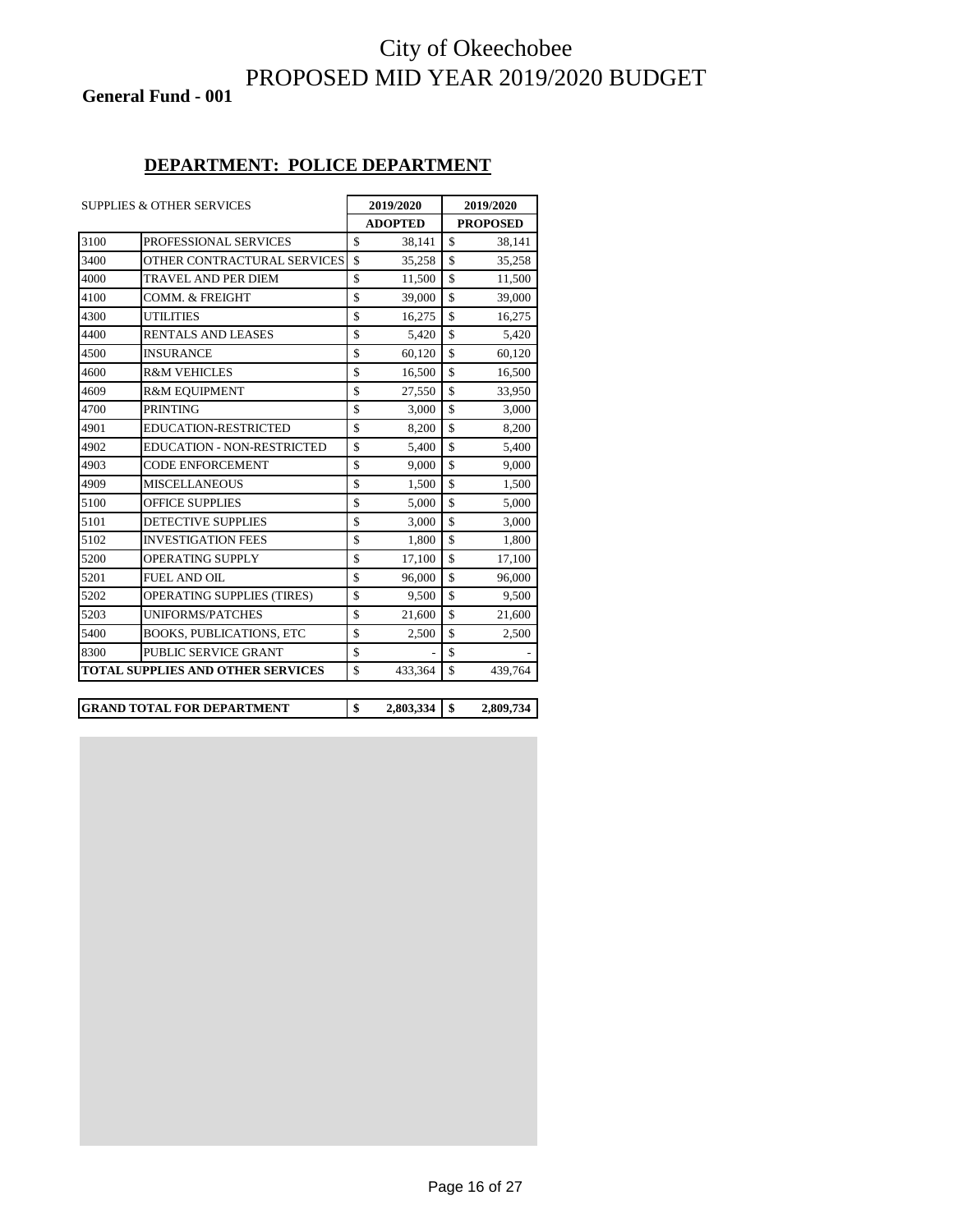**General Fund - 001**

#### **DEPARTMENT: FIRE DEPARTMENT (0522)**

|      | PERSONNEL COST:                       | 2019/2020      |    | 2019/2020       |
|------|---------------------------------------|----------------|----|-----------------|
|      |                                       | <b>ADOPTED</b> |    | <b>PROPOSED</b> |
| 1100 | <b>EXECUTIVE SALARIES</b>             | \$<br>79,300   | \$ | 79,300          |
| 1200 | <b>REGULAR SALARIES</b>               | \$<br>681,500  | \$ | 681,500         |
| 1201 | <b>HOLIDAY PAY</b>                    | \$<br>25,500   | \$ | 25,500          |
| 1300 | <b>OTHER SALARY</b>                   | \$<br>15,600   | \$ | 15,600          |
| 1400 | <b>OVERTIME</b>                       | \$<br>51,600   | \$ | 59,100          |
| 1401 | <b>OVERTIME PAY/ANNUAL &amp; SICK</b> | \$<br>65,900   | \$ | 65,900          |
| 1402 | <b>DISPATCHER OVERTIME</b>            | \$<br>6,500    | \$ | 6,500           |
| 1501 | <b>VOLUNTEER PAY</b>                  | \$<br>18,000   | \$ | 18,000          |
| 1510 | LONGEVITY/SERVICE INCENTIVE           | \$<br>250      | \$ | 250             |
| 1540 | <b>CAREER EDUCATION</b>               | \$<br>3,600    | \$ | 3,600           |
| 2100 | <b>FICA</b>                           | \$<br>70,850   | \$ | 71,424          |
| 2200 | <b>RETIREMENT</b>                     | \$<br>190,900  | \$ | 190,900         |
| 2300 | LIFE AND HEALTH INSURANCE             | \$<br>159,300  | \$ | 159,300         |
| 2400 | WORKERS COMPENSATION                  | \$<br>51,550   | \$ | 51,550          |
| 2500 | UNEMPLOYMENT COMPENSATION             |                |    |                 |
|      | <b>TOTAL PERSONNEL COSTS:</b>         | \$1,420,350    |    | \$1,428,424     |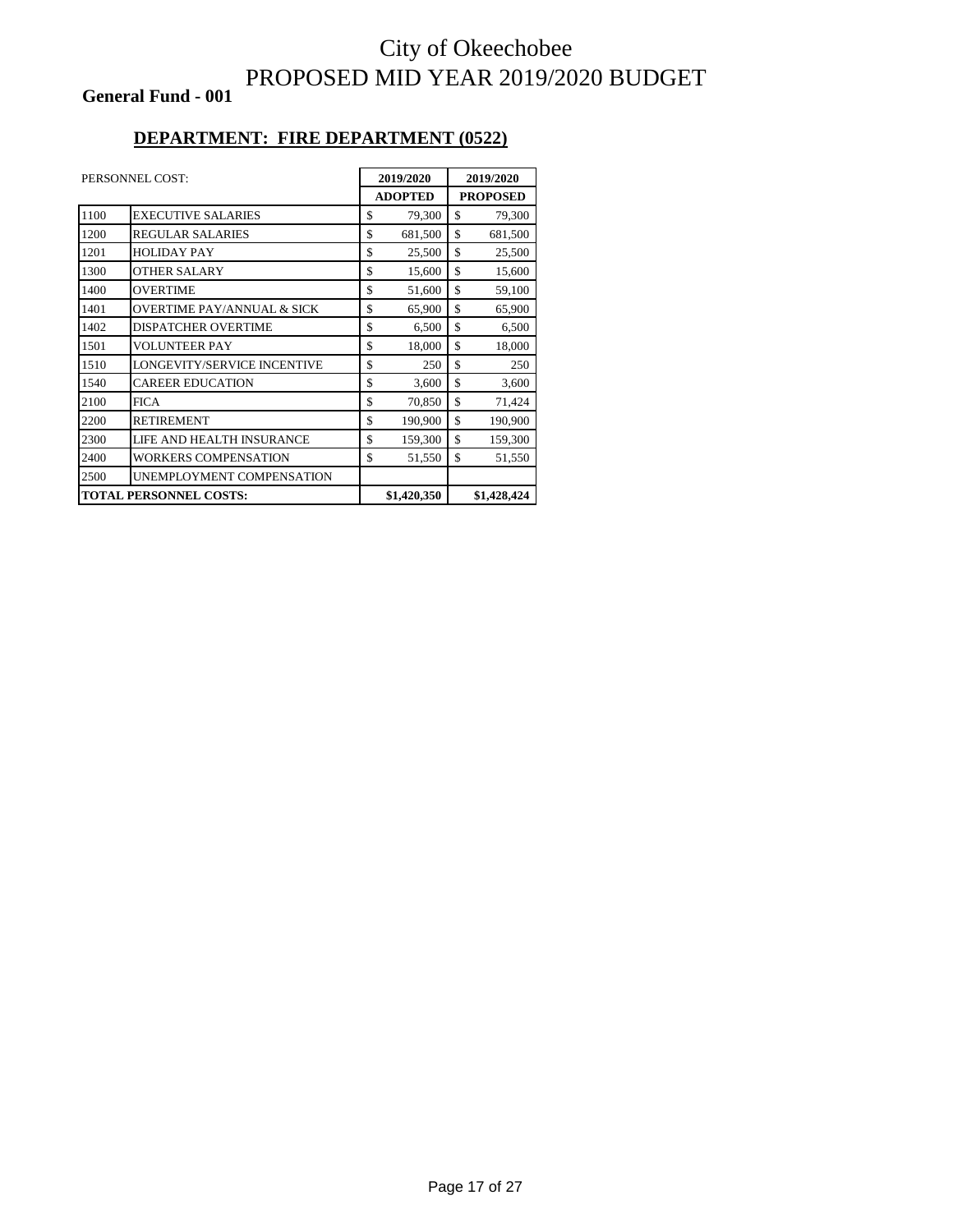**General Fund - 001**

#### **DEPARTMENT: FIRE DEPARTMENT (0522)**

|      | <b>SUPPLIES &amp; OTHER SERVICES</b> | 2019/2020      |                    | 2019/2020       |  |  |
|------|--------------------------------------|----------------|--------------------|-----------------|--|--|
|      |                                      | <b>ADOPTED</b> |                    | <b>PROPOSED</b> |  |  |
| 3100 | PROFESSIONAL SERVICES (MD)           | \$<br>7,800    | \$                 | 7,800           |  |  |
| 3102 | PROF SERV (PHYS FOR SCBA)            | \$<br>3,500    | $\mathbf S$        | 3,500           |  |  |
| 3103 | WELLNESS PROGRAM (Gym)               | \$<br>3,000    | $\mathbf S$        | 3,000           |  |  |
| 3400 | OTHER CONTRACTUAL SERVICES           | \$             | $\mathbf S$        |                 |  |  |
| 4000 | TRAVEL AND PER DIEM                  | \$<br>3,200    | $\mathbf S$        | 3,200           |  |  |
| 4100 | COMM. & FREIGHT                      | \$<br>20,000   | $\mathbf S$        | 20,000          |  |  |
| 4300 | <b>UTILITIES</b>                     | \$<br>13,000   | $\mathbf S$        | 13,000          |  |  |
| 4400 | <b>RENTALS AND LEASES</b>            | \$<br>2.400    | $\mathbf S$        | 2.400           |  |  |
| 4500 | <b>INSURANCE</b>                     | \$<br>37,252   | \$                 | 37,252          |  |  |
| 4600 | <b>R&amp;M VEHICLES</b>              | \$<br>30,000   | $\mathbf S$        | 30,000          |  |  |
| 4609 | R&M BUILDING & EQUIPMENT             | \$<br>33,575   | \$                 | 33,575          |  |  |
| 4700 | <b>PRINTING</b>                      | \$<br>600      | \$                 | 600             |  |  |
| 4901 | <b>EDUCATION</b>                     | \$<br>11,000   | $\mathbf{\hat{S}}$ | 71,000          |  |  |
| 4902 | PUBLIC EDUCATION & FIRE PREV.        | \$<br>4,500    | $\mathbf S$        | 4,500           |  |  |
| 4903 | <b>CODE ENFORCEMENT</b>              | \$             | $\mathbf S$        |                 |  |  |
| 4905 | <b>TRAINING &amp; MATERIALS</b>      | \$<br>5,000    | $\mathbf S$        | 5,000           |  |  |
| 4909 | <b>MISCELLANEOUS</b>                 | \$<br>400      | $\mathbf S$        | 400             |  |  |
| 5100 | <b>OFFICE SUPPLIES</b>               | \$<br>3,000    | \$                 | 3,000           |  |  |
| 5200 | <b>OPERATING SUPPLY</b>              | \$<br>13,000   | $\mathbf S$        | 13,000          |  |  |
| 5201 | <b>FUEL AND OIL</b>                  | \$<br>14,000   | \$                 | 14,000          |  |  |
| 5202 | <b>OPERATING SUPPLIES (TIRES)</b>    | \$<br>5,000    | $\mathbf{\hat{S}}$ | 5,000           |  |  |
| 5203 | <b>UNIFORMS/PATCHES</b>              | \$<br>8,000    | $\mathbf{\hat{S}}$ | 8,000           |  |  |
| 5400 | <b>BOOKS, PUBLICATIONS, ETC</b>      | \$<br>4,000    | \$                 | 4,000           |  |  |
| 6400 | EQUIPMENT (\$750 OR MORE)            | \$             | \$                 |                 |  |  |
|      | TOTAL SUPPLIES AND OTHER SERVICES:   | \$<br>222,227  | \$                 | 282,227         |  |  |

**GRAND TOTAL FOR DEPARTMENT \$ 1,642,577 \$ 1,710,651**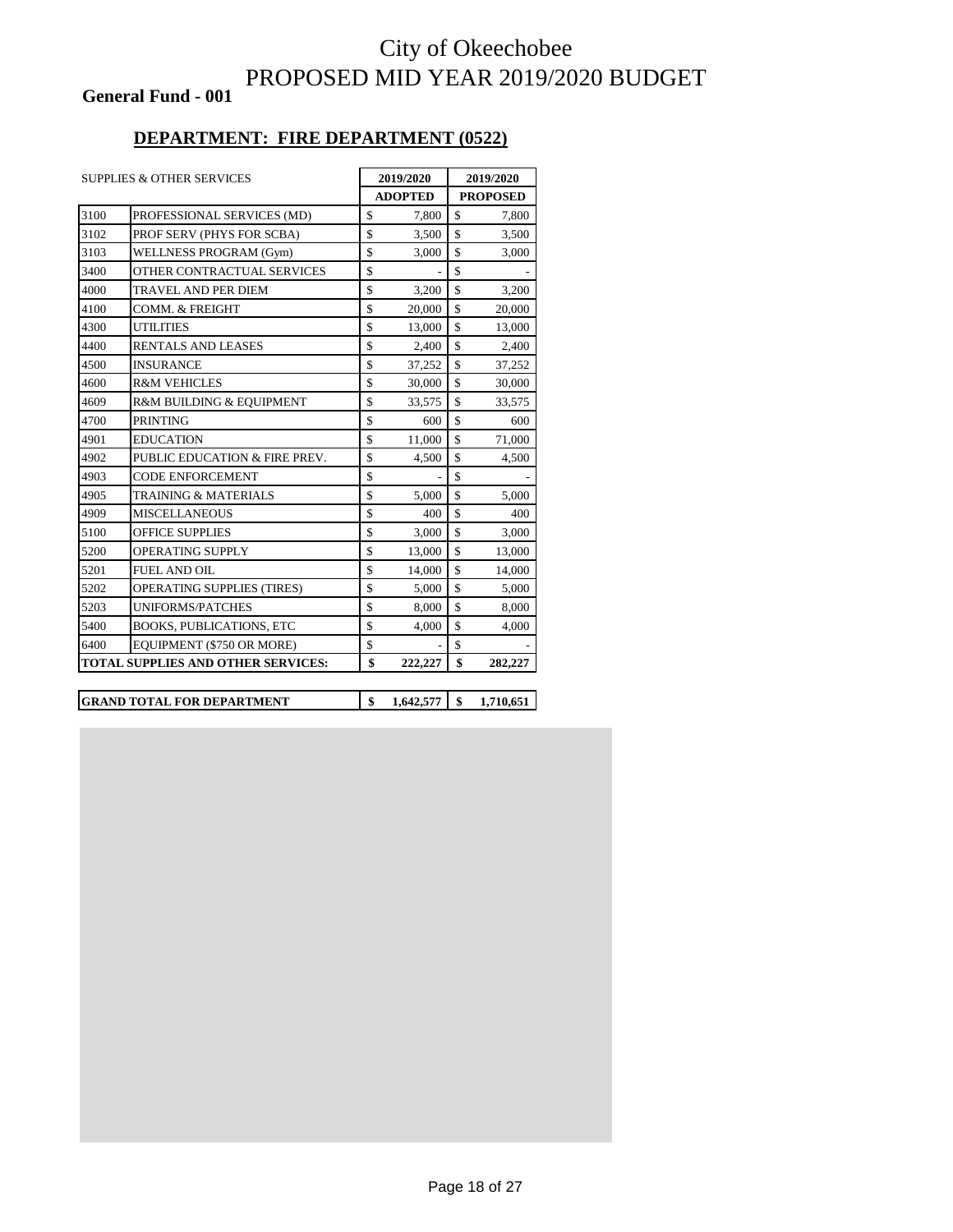**General Fund - 001**

#### **DEPARTMENT: PUBLIC WORKS (0541)**

|      | PERSONNEL COST:                    | 2019/2020 |                |    | 2019/2020 |  |                 |
|------|------------------------------------|-----------|----------------|----|-----------|--|-----------------|
|      |                                    |           | <b>ADOPTED</b> |    |           |  | <b>PROPOSED</b> |
| 1100 | <b>EXECUTIVE SALARIES</b>          | \$        | 81,200         | \$ | 81,200    |  |                 |
| 1200 | <b>REGULAR SALARIES</b>            | \$        | 337,900        | \$ | 337,900   |  |                 |
| 1300 | <b>OTHER SALARIES</b>              | \$        |                | \$ |           |  |                 |
| 1400 | <b>OVERTIME</b>                    | \$        | 4,000          | \$ | 4,000     |  |                 |
| 1510 | <b>LONGEVITY/SERVICE INCENTIVE</b> | \$        | 250            | \$ | 250       |  |                 |
| 2100 | FICA                               | \$        | 35,900         | \$ | 35,900    |  |                 |
| 2200 | <b>RETIREMENT</b>                  | \$        | 42,700         | \$ | 42,700    |  |                 |
| 2300 | LIFE AND HEALTH INSURANCE          | \$        | 117,900        | \$ | 117,900   |  |                 |
| 2400 | <b>WORKERS COMPENSATION</b>        | \$        | 40,300         | \$ | 40.300    |  |                 |
| 2500 | <b>UNEMPLOYMENT COST</b>           | \$        |                | \$ |           |  |                 |
|      | <b>TOTAL PERSONNEL COSTS:</b>      | \$        | 660,150        | \$ | 660,150   |  |                 |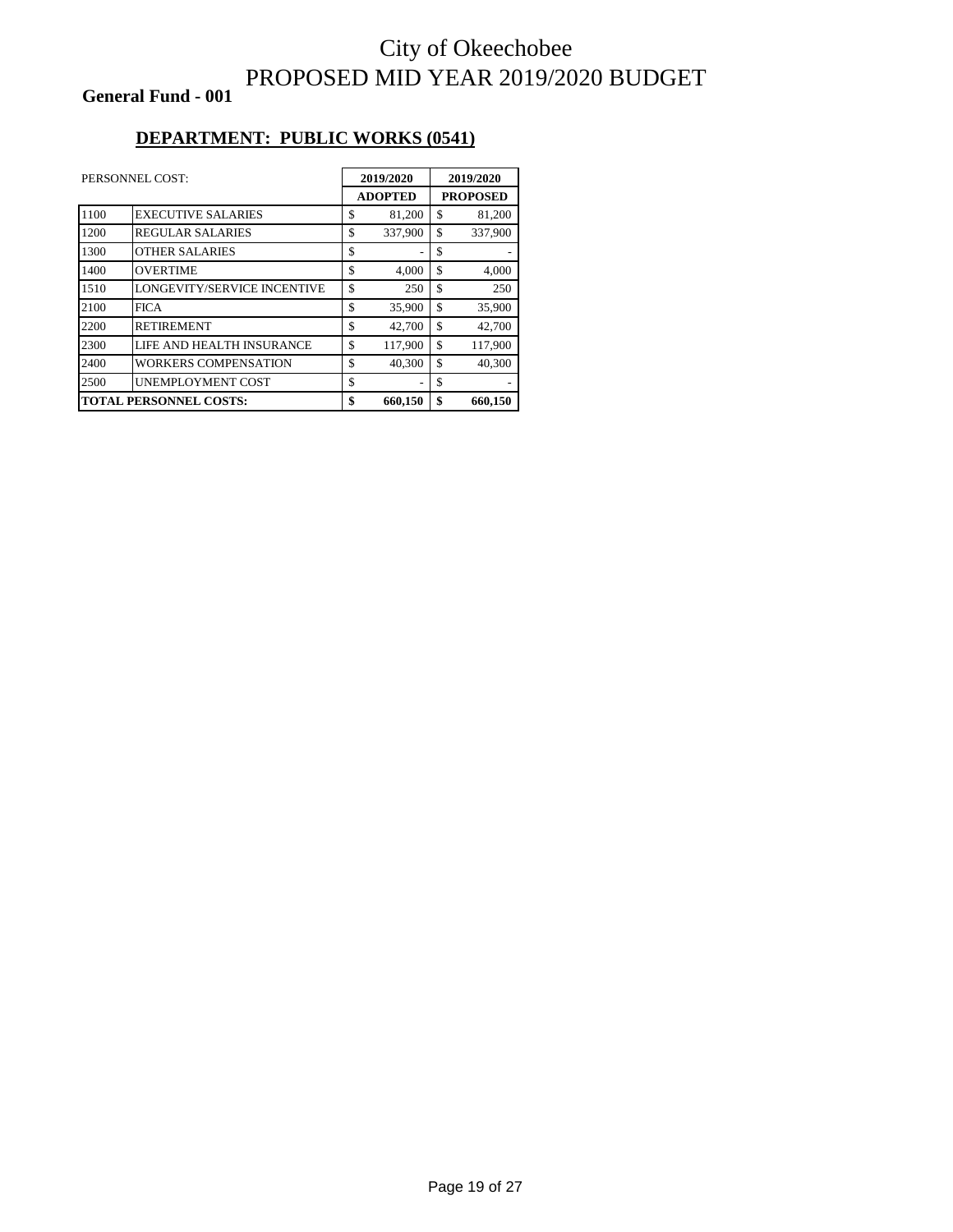**General Fund - 001**

#### **DEPARTMENT: PUBLIC WORKS (0541)**

|      |                                    | 2019/2020 |                | 2019/2020 |                 |
|------|------------------------------------|-----------|----------------|-----------|-----------------|
|      |                                    |           | <b>ADOPTED</b> |           | <b>PROPOSED</b> |
| 3100 | PROFESSIONAL SERVICES              | \$        | 4,000          | \$        | 4,000           |
| 3400 | OTHER CONTRACTUAL SERVICES         | \$        | 10,000         | \$        | 10,000          |
| 3401 | <b>GARBAGE COLLECTION FEE</b>      | \$        | 383,520        | \$        | 383,520         |
| 4000 | TRAVEL AND PER DIEM                | \$        | 3,000          | \$        | 3,000           |
| 4100 | COMM. & FREIGHT                    | \$        | 7,000          | \$        | 7,000           |
| 4300 | <b>UTILITIES</b>                   | \$        | 18,500         | \$        | 18,500          |
| 4400 | <b>RENTALS &amp; LEASES</b>        | \$        | 3,000          | \$        | 3,000           |
| 4500 | <b>INSURANCE</b>                   | \$        | 38,315         | \$        | 38,315          |
| 4600 | <b>R&amp;M VEHICLES</b>            | \$        | 7,000          | \$        | 7,000           |
| 4605 | <b>R&amp;M PARKS</b>               | \$        | 7,500          | \$        | 7,500           |
| 4609 | R&M BUILDING & EQUIPMENT           | \$        | 31,750         | \$        | 31,750          |
| 4901 | <b>EDUCATION</b>                   | \$        | 4,000          | \$        | 4,000           |
| 4909 | <b>MISCELLANEOUS</b>               | \$        | 500            | \$        | 500             |
| 5100 | <b>OFFICE SUPPLIES</b>             | \$        | 1,000          | \$        | 1,000           |
| 5200 | OPERATING SUPPLY                   | \$        | 9,000          | \$        | 9,000           |
| 5201 | FUEL AND OIL                       | \$        | 27,000         | \$        | 27,000          |
| 5202 | OPERATING SUPPLIES (TIRES)         | \$        | 3,500          | \$        | 3,500           |
| 5203 | <b>UNIFORMS</b>                    | \$        | 6,750          | \$        | 6,750           |
| 5204 | <b>DUMPING FEES</b>                | \$        | 750            | \$        | 750             |
| 5205 | MOSQUITO CONTROL                   | \$        | 6,000          | \$        | 6,000           |
| 5400 | <b>BOOKS, PUBLICATIONS, ETC</b>    | \$        | 200            | \$        | 200             |
| 6300 | <b>IMPROVEMENTS</b>                |           |                |           |                 |
| 6400 | EQUIPMENT (\$750 OR MORE)          |           |                |           |                 |
|      | TOTAL SUPPLIES AND OTHER SERVICES: | \$        | 572,285        | \$        | 572,285         |
|      |                                    |           |                |           |                 |
|      | <b>GRAND TOTAL FOR DEPARTMENT</b>  | \$        | 1,232,435      | \$        | 1,232,435       |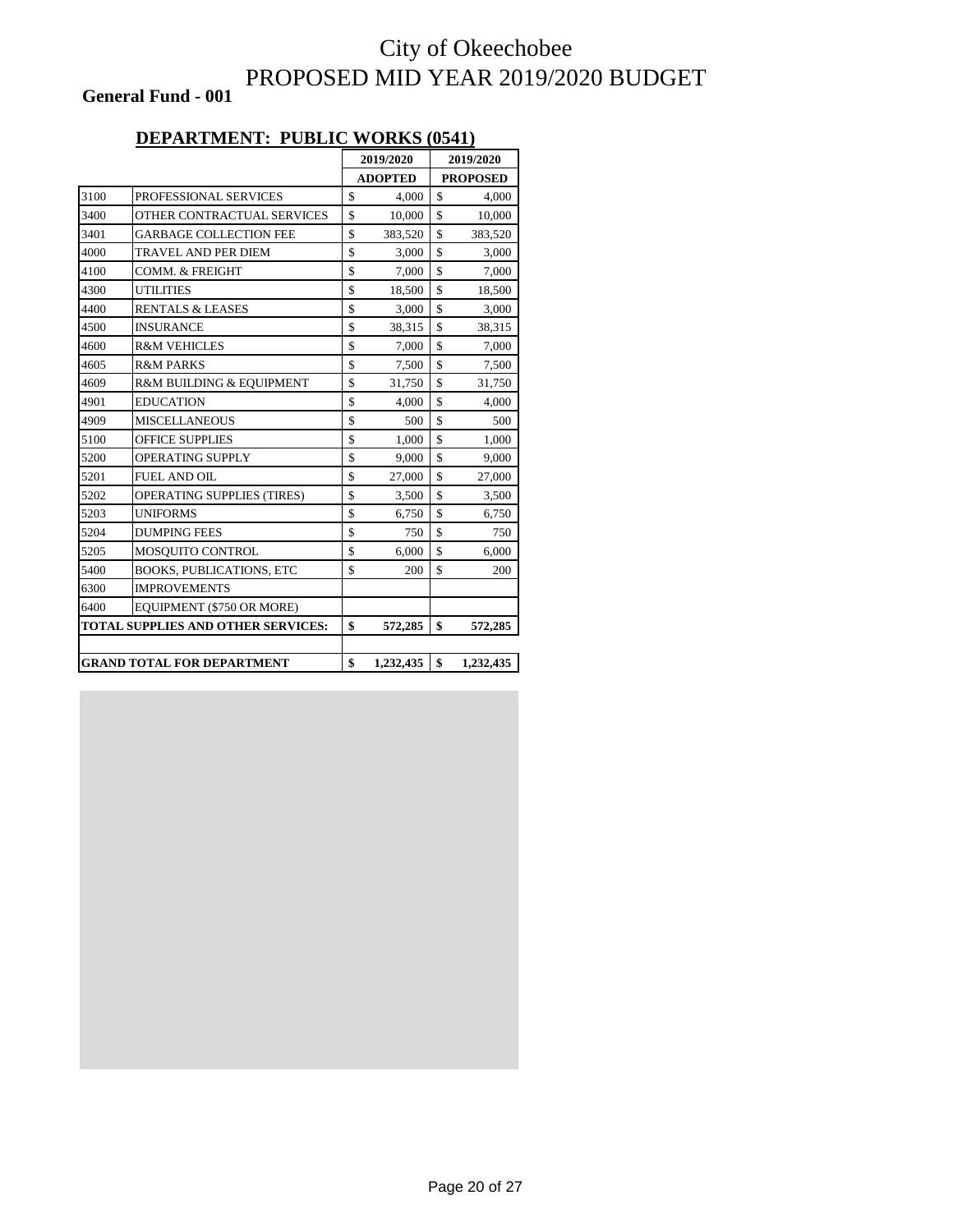### City of Okeechobee PROPOSED MID YEAR 2019/2020 BUDGET **Public Facility Fund-301**

#### **Public Facility Fund (Transportation)**

|              |                                   | 2019/2020       | 2019/2020       |           |  |
|--------------|-----------------------------------|-----------------|-----------------|-----------|--|
|              |                                   | <b>ADOPTED</b>  | <b>PROPOSED</b> |           |  |
|              | <b>F/Y BEGINNING FUND BALANCE</b> | \$<br>1,021,107 | \$              | 1,021,107 |  |
|              |                                   |                 |                 |           |  |
|              | <b>REVENUES</b>                   |                 |                 |           |  |
| 301-313.4100 | <b>LOCAL OPTION GAS TAX</b>       | \$<br>364,687   | \$              | 364,687   |  |
| 301-313.4200 | LOCAL ALTER, FUEL USER FEE        | \$<br>225,337   | $\mathbf S$     | 225,337   |  |
| 301-335.1220 | <b>SRS EIGHT CENT MOTOR FUEL</b>  | \$<br>64,300    | \$              | 64,300    |  |
| 301-312.3000 | NINTH CENT FUEL TAX               | \$<br>63,000    | $\mathbf S$     | 63,000    |  |
| 301-335.4100 | <b>MOTOR FUEL TAX REBATE</b>      | \$<br>1,200     | \$              | 1,200     |  |
| 301-361.1000 | <b>SCOP</b> Funding               | \$<br>532,488   | $\mathbf S$     | 532,488   |  |
| 301-361.1000 | <b>INTEREST EARNINGS</b>          | \$<br>11,500    | \$              | 11,500    |  |
| 301-369.1000 | <b>MISCELLANEOUS</b>              |                 |                 |           |  |
|              | <b>TOTAL REVENUES</b>             | 1,262,512       |                 | 1,262,512 |  |
|              |                                   |                 |                 |           |  |
|              | <b>EXPENDITURES</b>               |                 |                 |           |  |
| 301-549.3100 | PUBLIC FAC.-PROFESSIONAL SER.     | \$<br>25,000    | $\mathbf S$     | 25,000    |  |
| 301-549-3400 | PUBLIC FAC. CONTRACTUAL SERVICE   | \$<br>80,000    | \$              | 80,000    |  |
| 301-549-4300 | <b>PUBLIC FAC. UTILITIES</b>      | \$<br>59,000    | $\mathbf S$     | 59,000    |  |
| 301-549-4609 | <b>REPAIR &amp; MAINTENANCE</b>   | \$<br>60,000    | $\mathbf S$     | 60,000    |  |
| 301-549-4909 | MISC-PARK HOLIDAY LIGHTS          | \$<br>10,000    | \$              | 10,000    |  |
| 301-549-5300 | PUBLIC FAC. ROAD & MATERIALS      | \$<br>67,500    | $\mathbf S$     | 67,500    |  |
| 301-549-6300 | PUBLIC FAC. IMPROVEMENTS          | \$<br>135,000   | \$              | 135,000   |  |
| 301-549-6301 | <b>SCOP IMPROVEMENTS</b>          | \$<br>532,488   | \$              | 554,955   |  |
| 301-549.6302 | PUBLIC FAC. BEAUTIFICATION        | \$<br>7,500     | \$              | 7,500     |  |
| 301-549.6400 | PUBLIC FAC. MACHINERY & EQUIP     | \$<br>71,500    | $\mathbf S$     | 71,500    |  |
|              | <b>TOTAL EXPENSES</b>             | \$<br>1,047,988 | \$              | 1,070,455 |  |

**\$** 22,467

| <b>Transfer to General Fund</b> | 350,000       | 350,000 |
|---------------------------------|---------------|---------|
|                                 |               |         |
| <b>IF/Y ENDING FUND BALANCE</b> | \$<br>885.631 | 863.164 |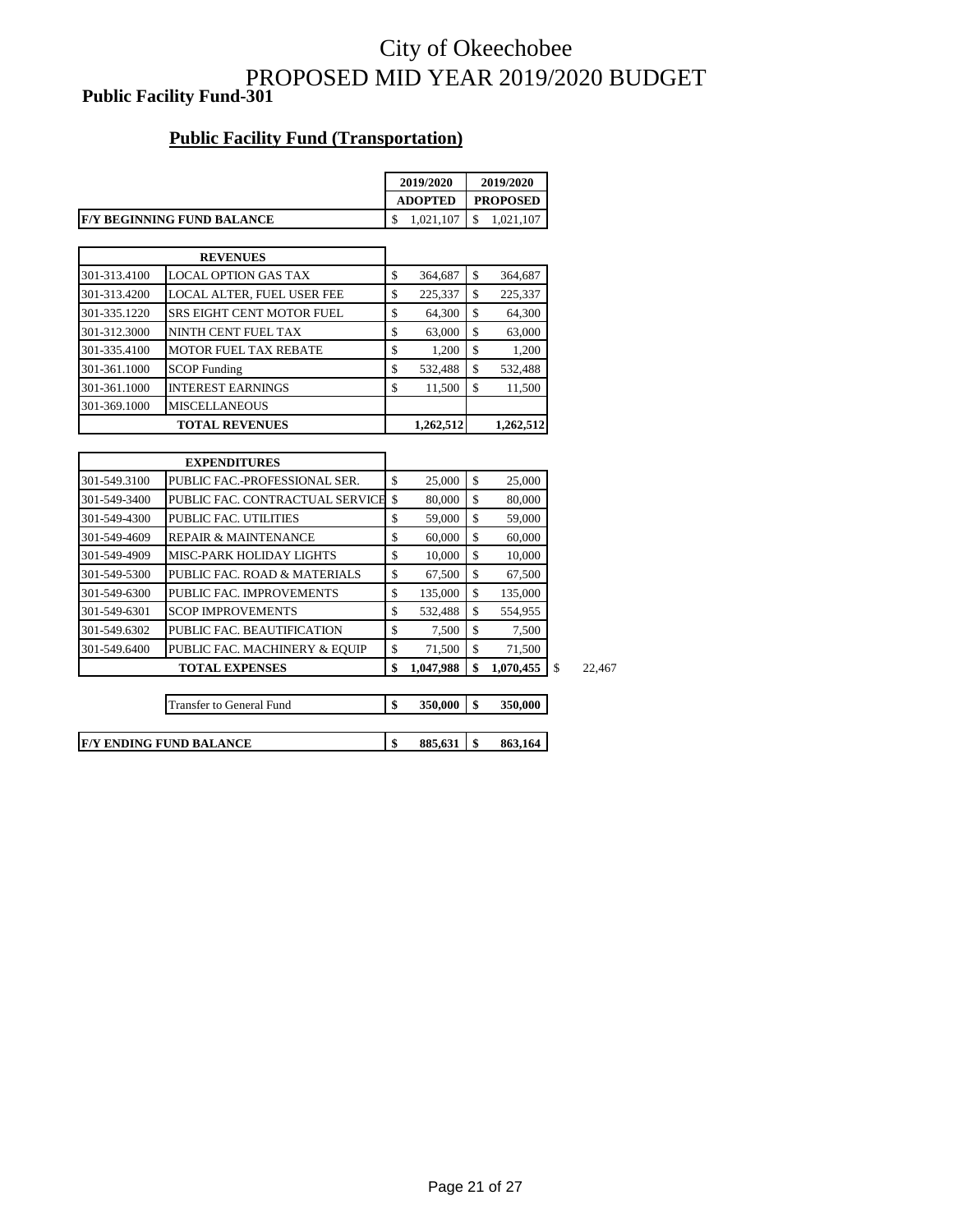6301 SCOP - Increased estimated projection cost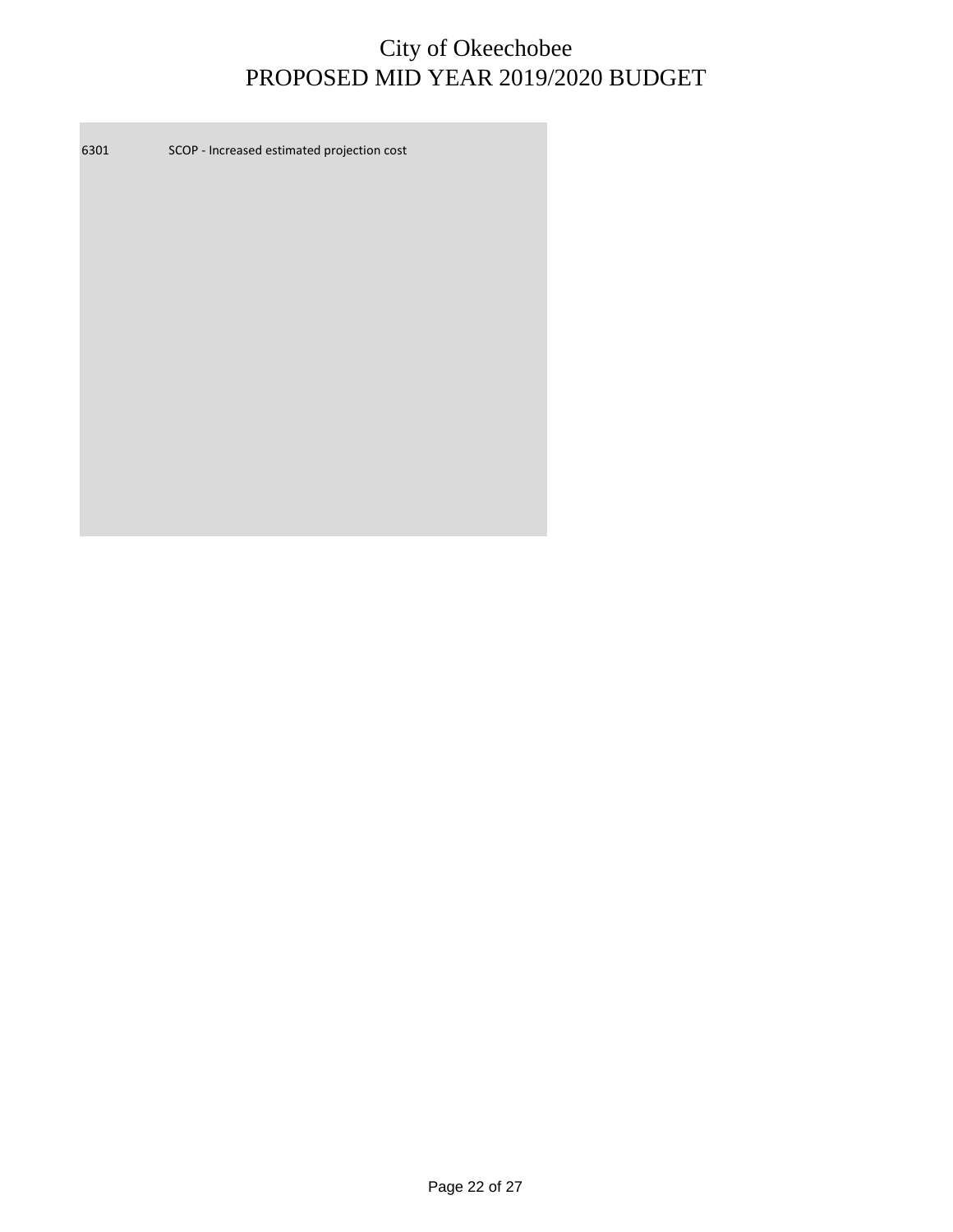### City of Okeechobee PROPOSED MID YEAR 2019/2020 BUDGET **CAPITAL PROJECTS IMPROVEMENTS**

|                 |                                    | 2019/2020 |                | 2019/2020 |                 |
|-----------------|------------------------------------|-----------|----------------|-----------|-----------------|
|                 |                                    |           | <b>ADOPTED</b> |           | <b>PROPOSED</b> |
|                 | <b>F/Y BEGINNING FUND BALANCE</b>  | \$        | 4,048,470      | \$        | 4,048,470       |
| <b>REVENUES</b> |                                    |           |                |           |                 |
| 304-383.0000    |                                    | \$        |                | \$        |                 |
| 304-364.1000    | <b>DISPOSITION OF FIXED ASSETS</b> | \$        | 225,000        | \$        | 225,000         |
| 304-361.1000    | <b>INTEREST EARNINGS</b>           | S         |                | \$        |                 |
| 304-369.1000    | <b>MISCELLANEOUS</b>               |           |                |           |                 |
|                 | <b>TOTAL REVENUES</b>              | -\$       | 225,000        | S         | 225,000         |

| <b>EXPENDITURES</b> |                                     |              |         |               |
|---------------------|-------------------------------------|--------------|---------|---------------|
| 304-549-3100        | <b>Professional Services</b>        | \$           | 30,000  | \$<br>30,000  |
| 304-529-4600        | REPAIR & MAINTENANCE                | \$           |         | \$            |
| 304-513-3100        | <b>Professional Services</b>        | \$           | 9,500   | \$<br>9,500   |
| 304-511-6400        | <b>ADMINISTRATION CAPITAL</b>       | \$           | 6,000   | \$<br>8,000   |
| 304-512-6400        | <b>ADMINISTRATION CAPITAL</b>       | \$           | 1,500   | \$<br>1,500   |
| 304-513-6400        | <b>FINANCE CAPITAL</b>              | \$           | 121,500 | \$<br>121,500 |
| 304-519-6400        | <b>GENERAL SERVICES CAPITAL</b>     | \$           | 57,400  | \$<br>58,750  |
| 304-521-6400        | <b>LAW ENFORCEMENT CAPITAL</b>      | \$           | 341,540 | \$<br>169,540 |
| 304-522-6400        | <b>FIRE PROTECTION CAPITAL</b>      | \$           | 51,500  | \$<br>51,500  |
| 304-522-6401        | FIRE PROTECTION CAPITAL             | \$           |         | \$            |
| 304-536.6400        | SEWER/WASTEWATER                    | \$           |         | \$            |
| 304-541-6400        | PUBLIC WORKS CAPITAL                | \$           | 55,000  | \$<br>55,000  |
| 304-549-6400        | Other Captial (Pub Safety, Transp.) | \$           |         | \$            |
| 304-549-6401        | PARKS CAPITAL IMPROVEMENT           | \$           | 87,000  | \$<br>168,000 |
| 304-549-6402        | <b>MEDIAN REPLACEMENT &amp; ROW</b> | \$           | 10,000  | \$<br>10,000  |
| 304-549.6403        | TREE PROGRAM                        | \$           | 15,000  | \$<br>15,000  |
| 304-584.6400        | <b>FUTURE CAPITAL PROJECTS</b>      | \$           |         | \$            |
| 304-2512-6400       | CLERK CAPITAL                       | \$           | 5,000   | \$<br>5,000   |
| 304-584.7100        | <b>PRINCIPAL</b>                    | \$           |         | \$            |
| 304-584.7200        | <b>INTEREST</b>                     |              |         |               |
|                     | <b>TOTAL EXPENDITURES</b>           | $\mathbb{S}$ | 790,940 | \$<br>703,290 |
|                     | OTHER REVENUES AND TRANSFER IN      |              |         |               |
|                     | Other Grants - Transfer In          | $\mathbf S$  |         | \$            |
|                     | <b>TOTAL TRANSFER INS</b>           | \$           |         | \$            |

**\$** (87,650)

| F/Y ENDING FUND BALANCE            |    | 2,249,349 | 2,336,999 |
|------------------------------------|----|-----------|-----------|
| TOTALASSIGNED FUND BALANCE \\$     |    |           |           |
| <b>ASSIGNED FUND BALANCE</b>       |    |           |           |
|                                    |    |           |           |
| <b>TOTAL TRANSFER OUT \$</b>       |    | 1,233,181 | 1,233,181 |
| TRANSFER OUT TO GENERAL FUND       | \$ | 1,233,181 | 1,233,181 |
| <b>TRANSFER OUT TO Other Funds</b> | S  |           | \$        |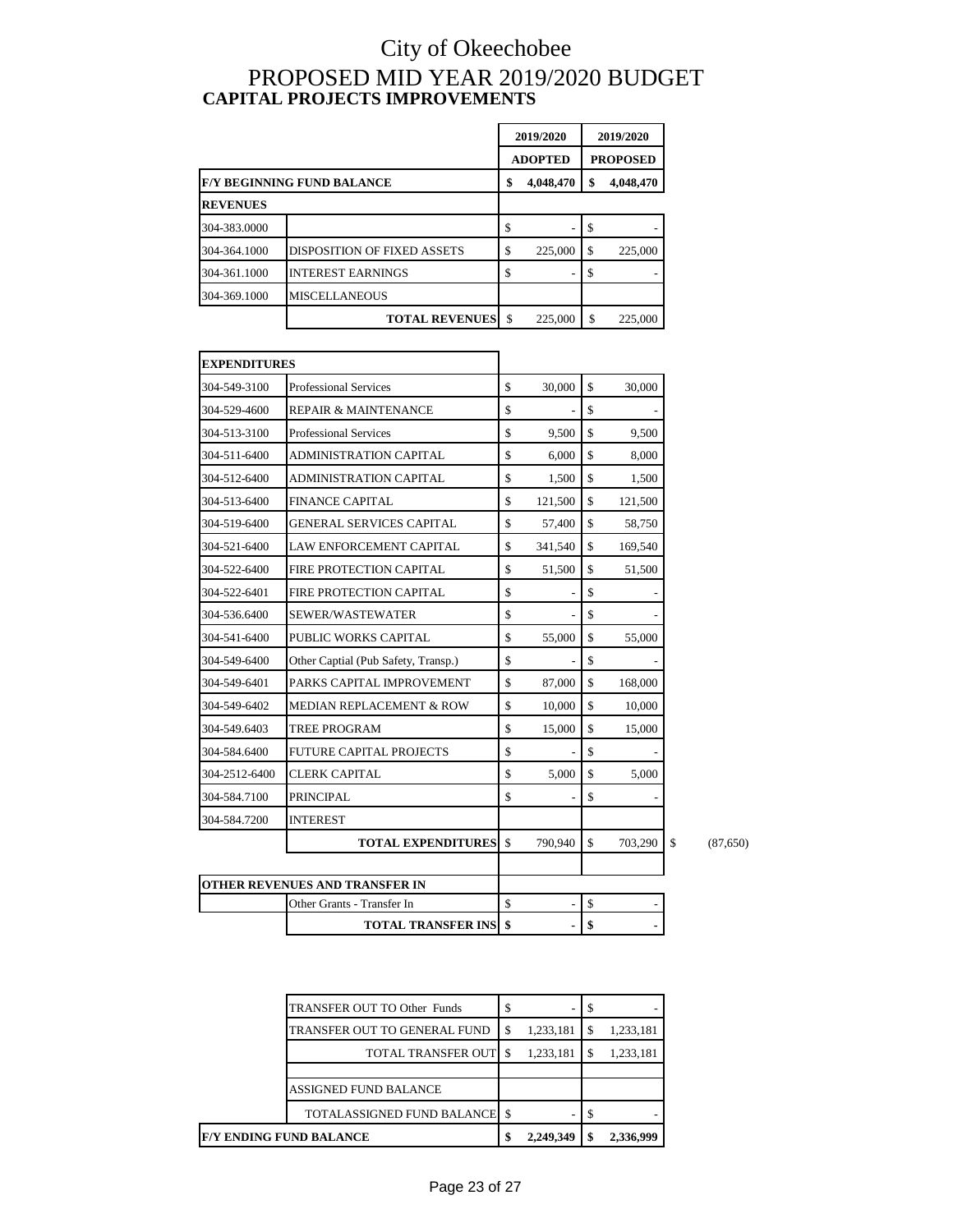

# **Capital Projects Improvements** Specific Projected cost/estimates

|                      |                         | Specific Projected cost/estimates                                                                               |                               |                                |
|----------------------|-------------------------|-----------------------------------------------------------------------------------------------------------------|-------------------------------|--------------------------------|
| Acct $#$             | <b>Dept</b>             | <b>Description</b>                                                                                              | <b>Total</b>                  |                                |
| 511-3100             |                         | Professional Services (Overall Park Plan)                                                                       | \$30,000                      |                                |
|                      |                         | Computers for Council meetings (10) wiring/cabling if                                                           |                               |                                |
| 511-6400             |                         | needed                                                                                                          | \$<br>6,000                   | \$<br>8,000                    |
| 511-6400             | Council                 | Council Subtotal \$                                                                                             | 6,000                         |                                |
| 512-6400             |                         | Replacement Computer PC w/monitors & software                                                                   | \$<br>1,500                   |                                |
| 512-6400             | Admin                   |                                                                                                                 | 1,500                         |                                |
|                      |                         | Admin Subtotal \$                                                                                               |                               |                                |
| 513-6400             | Finance                 |                                                                                                                 |                               |                                |
|                      |                         | Replacement plan for Computers                                                                                  | \$<br>1,500                   |                                |
|                      |                         | Replacement Accounting software (GL, AR, AP, FA, PR.)                                                           |                               |                                |
|                      |                         | Add Purchase Ord, Electronic Pay, Credit Card Accept., etc.                                                     | \$<br>120,000                 |                                |
|                      |                         |                                                                                                                 |                               |                                |
| 513-6400             | <b>Finance</b>          | <b>Fin Subtotal</b>                                                                                             | \$121,500                     |                                |
| 519-6400             | <b>General Services</b> |                                                                                                                 |                               |                                |
|                      |                         | Replace carpet Finance Department, lobby, stairs                                                                | \$<br>4,800                   |                                |
|                      |                         | Replace AC units in Finance Department                                                                          | \$<br>11,000                  |                                |
|                      |                         | New interior doors Council Chambers & Administration<br>Replace filing cabinets in Gen Service & Building Dept. | \$<br>3.200<br>\$<br>2,500    |                                |
|                      |                         | Rebudget Patio Awning replacement; add slippery floor                                                           |                               |                                |
|                      |                         | surfaces on back porch, new railing & ADA ramp                                                                  | \$<br>28,000                  |                                |
|                      |                         | ADA Controls for CH front doors                                                                                 | \$<br>3,300                   |                                |
|                      |                         | Add'l Security 101 cost<br>Added PC, monitors, software                                                         | \$<br>1.600                   | 800<br>$\mathfrak{S}$<br>2,150 |
|                      |                         | Office furniture for full time employee                                                                         | \$<br>3,000                   |                                |
| 519-6400             | <b>General Services</b> | <b>GS Subtotal</b>                                                                                              | \$<br>57,400                  |                                |
|                      |                         |                                                                                                                 |                               |                                |
| 521-6400             |                         | Police Equipment for new cars including striping, reg., etc<br>12 Replacement Police vehicles                   | \$<br>44,000<br>\$<br>276,000 | 27,000<br>\$<br>\$121,000      |
|                      |                         | 1 - Radar                                                                                                       | \$<br>2,200                   |                                |
|                      |                         | Computers and related equipment                                                                                 | \$<br>12,000                  |                                |
|                      |                         | 1 - Tasers                                                                                                      | \$<br>1,340                   |                                |
|                      |                         | Citywide Server (location PD)                                                                                   | 6,000<br>\$                   |                                |
| 521-6400             | <b>Police</b>           | <b>PD Subtotal</b>                                                                                              | \$341,540                     |                                |
|                      |                         |                                                                                                                 |                               |                                |
| 522-6400             |                         | Fire Opti-Com-Equipment in trucks for the emergency lights<br>Gas Monitors (repl 2 of 3)                        | \$<br>22,000<br>\$<br>1,500   |                                |
|                      |                         | 6 - Sets of Bunker Gear                                                                                         | \$<br>18,000                  |                                |
|                      |                         | Replacement Furniture (Mattresses & recliners)                                                                  | \$<br>3,500                   |                                |
|                      |                         | Computers                                                                                                       | \$<br>1,500                   |                                |
|                      |                         |                                                                                                                 |                               |                                |
| 522-6400             | <b>Fire</b>             | Fire Subtotal                                                                                                   | \$46,500                      |                                |
|                      |                         |                                                                                                                 |                               |                                |
| 549-6403<br>549-6403 | <b>Public Works</b>     | Public Works Tree Program<br><b>PW Trees Subtotal</b>                                                           | \$<br>15,000<br>\$<br>15,000  |                                |
|                      |                         |                                                                                                                 |                               |                                |
| 541-6400             |                         | Public Works Surface Pro Tablet/laptop (2)                                                                      | \$<br>2,500                   |                                |
|                      |                         | Replacement computer w/Dual Monitors                                                                            | \$<br>1,000                   |                                |
|                      |                         | Heavy Duty Shelving for Barn<br>Fiber for connectivity of City Dept.s                                           | \$<br>1,500<br>\$<br>50,000   |                                |
| 541-6400             | <b>Public Works</b>     | <b>PW Subtotal</b>                                                                                              | \$<br>55,000                  |                                |
|                      |                         |                                                                                                                 |                               |                                |
| 541-6401             |                         | Parks Centennial Park - Solar Area Lights (6)                                                                   | \$<br>6,000<br>\$             | \$<br>6,200                    |
|                      |                         | Centennial Park - Landscaping<br>Centennial Park - 20x40 Pavilion & Restroom                                    | 10,000<br>\$<br>60,000        | \$140,000                      |
|                      |                         | Centennial Park -Tables/trash cans for pavilion                                                                 | 6,000<br>\$                   |                                |
|                      |                         | Centennial Park - Playground Fencing                                                                            | \$<br>5,000                   | \$<br>5,800                    |
| 541-6401             | Parks                   | <b>Parks Subtotal</b>                                                                                           | 87,000<br>\$                  |                                |
| 541-6402             |                         | Median Rep Median Replacement & Right of Way                                                                    | \$<br>10,000                  |                                |
| 541-6402             | <b>Med Replacement</b>  | <b>Med Repl Subtotal</b>                                                                                        | 10,000<br>\$                  |                                |
|                      |                         |                                                                                                                 |                               |                                |
| 2512-6400            |                         | Clerk Laser Fische Server<br>Replacement computer                                                               | \$<br>4,000<br>\$<br>1,000    |                                |
| 2512-6400            | <b>Clerk</b>            | Clerk Subtotal \$                                                                                               | 5,000                         |                                |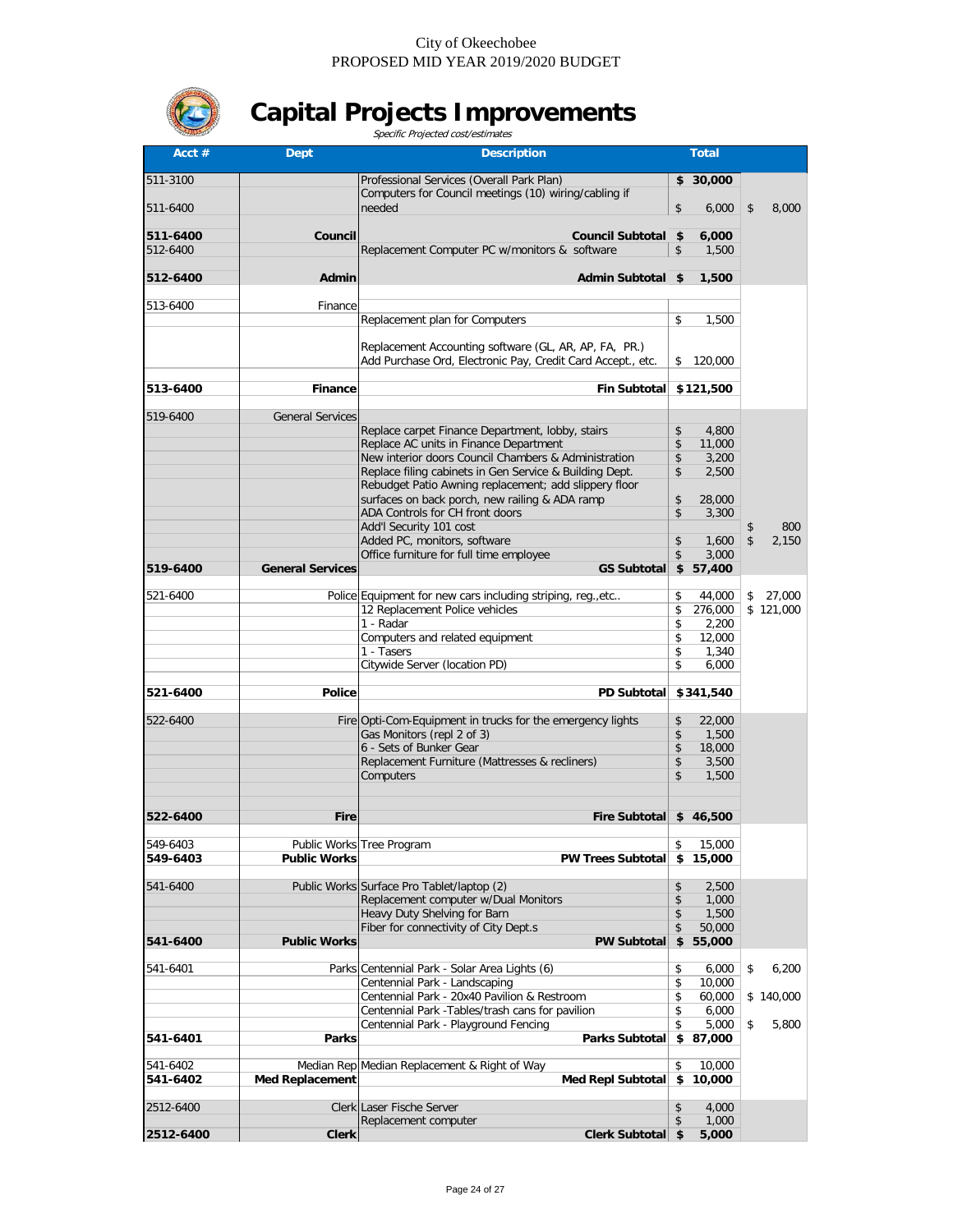### City of Okeechobee PROPOSED MID YEAR 2019/2020 BUDGET **RECAPITULATION - REVENUE & EXPENSES Other Grants**

#### **2019/2020 2019/2020 ADOPTED PROPOSED F/Y BEGINNING FUND BALANCE**  $\begin{array}{|c|c|c|c|c|} \hline \text{5} & 37,490 & \text{$} & 260,000\end{array}$

| <b>REVENUES</b> |                                     |    |     |         |
|-----------------|-------------------------------------|----|-----|---------|
| 302-331.3903    | <b>TMDL Grant</b>                   |    |     |         |
| 302-331-3904    | Stormwater Drainage Grant           | S. |     | 300,000 |
| 302-331.3905    | Section 319 Grant                   |    |     |         |
| 302-361.1000    | <b>Interest Earnings</b>            |    |     |         |
| 302-381.0000    | TRANSFER IN -CAPITAL ASSIGNED FUNDS |    |     |         |
| 302-381.0000    | TRANSFER IN -CAPITAL FUND RESERVES  |    |     |         |
|                 | <b>TOTAL REVENUES</b> \$            |    | \$. | 300.000 |

| <b>EXPENDITURES</b> |                                    |          |         |
|---------------------|------------------------------------|----------|---------|
| 302-2552.3100       | PROFESSIONAL SERVICES              |          |         |
| 302-2552.3200       | <b>ADMINISTRATIVE SERVICES</b>     |          |         |
| 302-2552.4609       | <b>TEMPORARY RELOCATION</b>        |          |         |
| 302-2552.4609       | HOUSING REHAB DEMO/REPL/RELOC      |          |         |
| 302-2552.4909       | <b>MISCELLANEOUS</b>               |          |         |
| 302-2000-4909       | MISCELLANEOUS - BANKING EXP        |          |         |
| 302-2752.3100       | PROFESSIONAL SERVICES              | \$       | 35,000  |
| 302-2752.3200       | <b>ADMINISTRATIVE SERVICES</b>     | \$       | 13,500  |
| 302-2752.4909       | <b>MISCELLANEOUS</b>               | \$       | 1,500   |
| 302-2752.4609       | STREET IMPROVEMENTS/ADDITIONS      |          |         |
| 302-2752.6300       | <b>INFRASTRUCTURE IMPROVEMENTS</b> | \$<br>\$ |         |
| 302-2752-6400       | Park and Canal Improvements        | \$       | 370,000 |
|                     | <b>TOTAL EXPENSES</b>              | \$<br>\$ | 420,000 |
|                     |                                    |          |         |
|                     | <b>Return General Fund Loan</b> \$ | \$       |         |

**F/Y ENDING FUND BALANCE** <br> **S** 37,490 \$ 140,000

DUE TO GENERAL FUND

Grant related project Taylor Creek SW 4th Street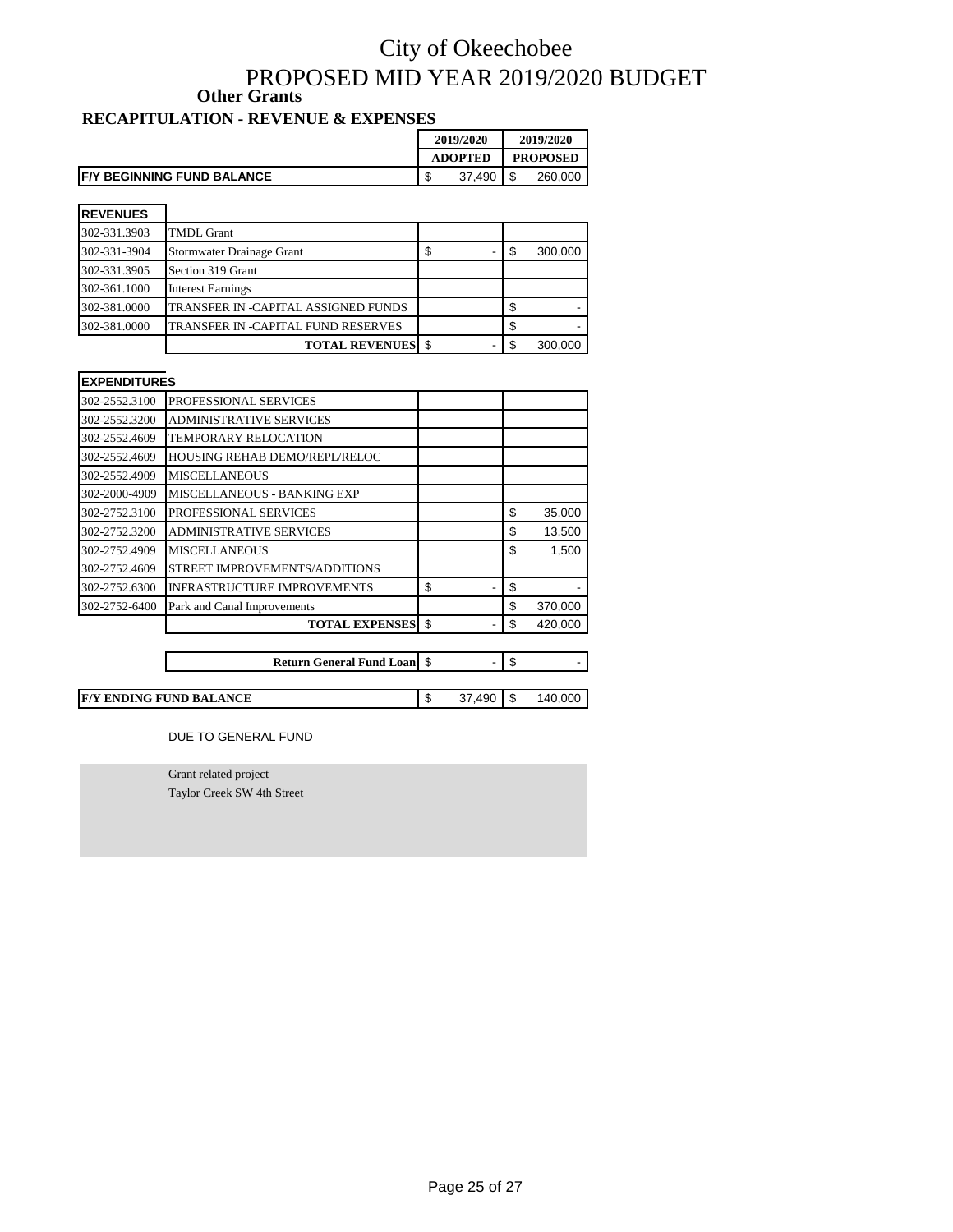### City of Okeechobee PROPOSED MID YEAR 2019/2020 BUDGET **Appropriations Grant**

#### **RECAPITULATION - REVENUE & EXPENSES**

|                                    | 2019/2020      | 2019/2020       |
|------------------------------------|----------------|-----------------|
|                                    | <b>ADOPTED</b> | <b>PROPOSED</b> |
| <b>IF/Y BEGINNING FUND BALANCE</b> | -              | 593<br>мD       |

| <b>IREVENUES</b> |                                    |         |         |
|------------------|------------------------------------|---------|---------|
|                  |                                    |         |         |
| 307-334.3900     | <b>Appropriation Funds</b>         | 209.000 | 209,000 |
| 307-361.1000     | <b>Interest Earnings</b>           | ۰       |         |
| 307-381.0000     | TRANSFER IN -CAPITAL FUND RESERVES | ۰       |         |
|                  | <b>TOTAL REVENUES</b>              | 209.000 | 209,000 |

| <b>EXPENDITURES</b> |                                            |    |         |  |         |  |  |  |
|---------------------|--------------------------------------------|----|---------|--|---------|--|--|--|
|                     |                                            |    |         |  |         |  |  |  |
| 307-559.3100        | PROFESSIONAL SERVICES-Engineering Services |    |         |  |         |  |  |  |
| 307-559.3102        | PROFESSIONAL SERVICES-Grant Admin          | \$ | -       |  |         |  |  |  |
| 307-559.4909        | <b>ADMINISTRATIVE SERVICES</b>             | \$ | ۰       |  |         |  |  |  |
| 307-559.6300        | STREET IMPROVEMENTS/ADDITIONS              | \$ | 209,000 |  | 209.000 |  |  |  |
|                     |                                            |    |         |  |         |  |  |  |
|                     | <b>TOTAL EXPENSES</b>                      |    | 209.000 |  | 209.000 |  |  |  |

| <b>IF/Y ENDING FUND BALANCE</b> |  |  | ົ່ |
|---------------------------------|--|--|----|
|---------------------------------|--|--|----|

DUE TO GENERAL FUND \$ - \$